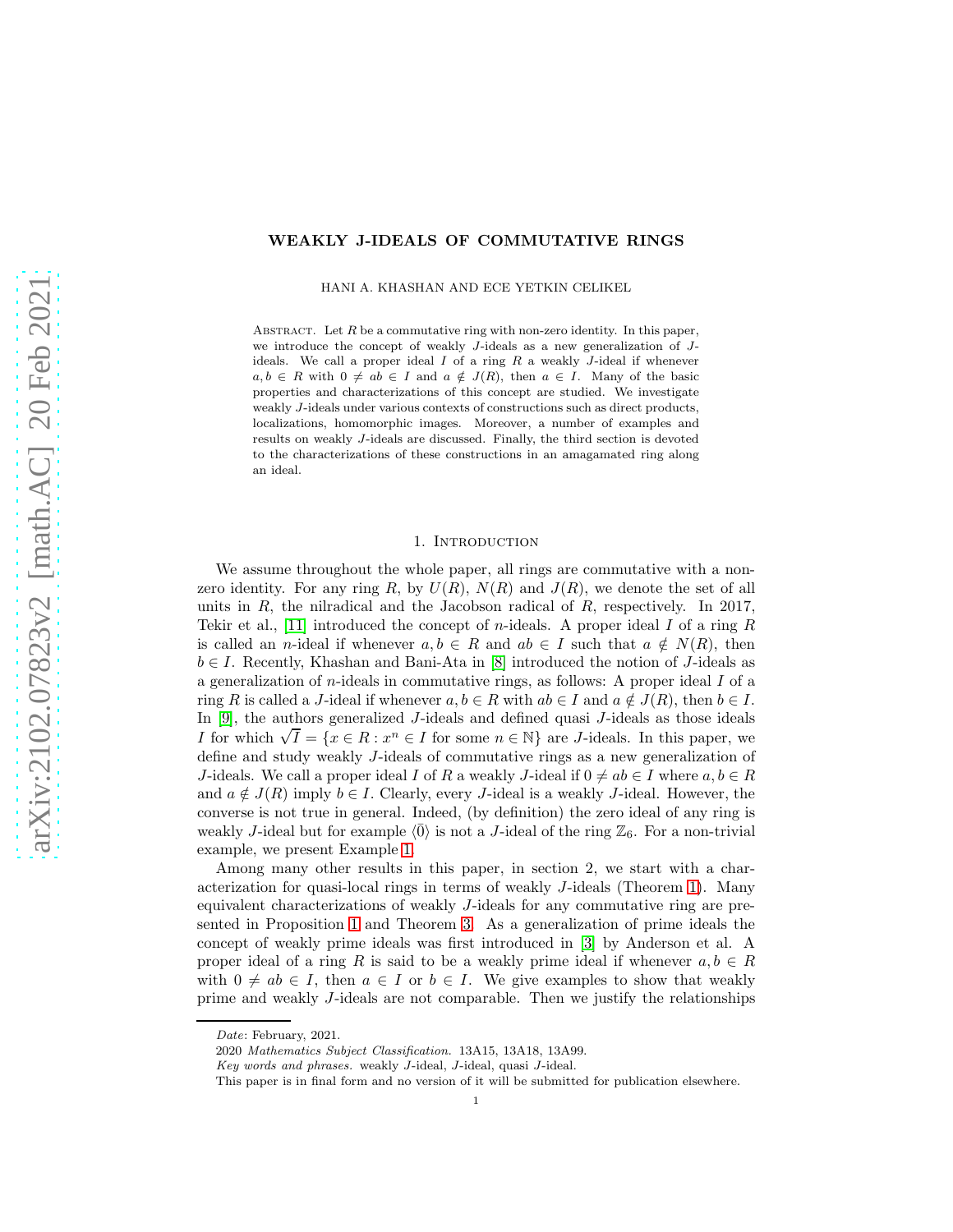between these two concepts in Proposition [3](#page-3-1) and Corollary [2.](#page-4-0) Further, for two weakly J-ideals  $I_1$  and  $I_2$  of a ring R, we show that  $I_1 \cap I_2$  and  $I_1 + I_2$  are weakly J-ideals of R, but  $I_1I_2$  is not so (see Propositions [4,](#page-4-1) [12](#page-7-0) and Example [5\)](#page-12-1).

Recall from [\[4\]](#page-12-2) (resp. [\[9\]](#page-13-2)) that a ring R is called presimplifiable (resp. quasi presimplifiable) if whenever  $a, b \in R$  with  $a = ab$ , then  $a = 0$  or  $b \in U(R)$  (resp.  $a \in N(R)$  or  $b \in U(R)$ . It is well known from [\[1\]](#page-12-3) that presimplifiable property does not pass in general to homomorphic images. However, we show that this holds under a certain condition: If  $I$  a weakly  $J$ -ideal of a (quasi) presimplifiable ring R, then  $R/I$  is a (quasi) presimplifiable ring (see Corollary [5](#page-6-0) and Proposition [9\)](#page-6-1). Moreover, we investigate weakly J-ideals under various contexts of constructions such as direct products, localizations, homomorphic images (see Propositions [5,](#page-4-2) [6](#page-4-3) and [7\)](#page-5-0).

Let R be a commutative ring with identity and M an R-module. We recall that  $R(+)M = \{(r, m) : r \in R, m \in M\}$  with coordinate-wise addition and multiplication defined as  $(r_1, m_1)(r_2, m_2) = (r_1r_2, r_1m_2 + r_2m_1)$  is a commutative ring with identity  $(1,0)$ . This ring is called the idealization of M. For an ideal I of R and a submodule N of M,  $I(+)N$  is an ideal of  $R(+)M$  if and only if  $IM \subseteq N$ . Moreover, the Jacobson radical of  $R(+)M$  is  $J(R(+)M) = J(R)(+)M$ , [\[2\]](#page-12-4). We clarify the relationships between weakly  $J$ -ideals in a ring  $R$  and in an idealization ring  $R(+)M$  in Theorem [5.](#page-8-0) The idealization can be used to extend results about ideals to modules and to provide interesting examples of commutative rings.

In Section 3, for a ring  $R$  and an ideal  $J$  of  $R$ , we examine weakly  $J$ -ideals of an amalgamated ring  $R \Join^f J$  along J. Some characterizations of (weakly) J-ideals of the form I  $\mathbf{x}^f$  J and  $\bar{K}^f$  of the amalgamation  $R \mathbf{x}^f$  J where  $J \subseteq J(S)$  are given (see Theorems [6,](#page-9-0) [7](#page-10-0) and Corollaries [6,](#page-10-1) [8\)](#page-11-0). Finally, we give various counter examples associated with the stability of weakly J-ideals in these algebraic structures (see Examples [2,](#page-11-1) [3,](#page-11-2) [4,](#page-12-5) [6\)](#page-12-6).

## 2. Properties of weakly J-ideals

In this section, we discuss some of the basic definitions and fundamental results concerning weakly J-ideal. Among many other properties, we present a number of characterizations of such class of ideals.

Definition 1. *Let* R *be a ring. A proper ideal* I *of* R *is called a weakly* J*-ideal if whenever*  $a, b \in R$  *such that*  $0 \neq ab \in I$  *and*  $a \notin J(R)$ *, then*  $b \in I$ *.* 

Clearly any J-ideal is a weakly J-ideal. The converse is not true. For a non trivial example we have the following:

<span id="page-1-0"></span>**Example 1.** Consider the idealization ring  $R = \mathbb{Z}(+)$  ( $\mathbb{Z}_2 \times \mathbb{Z}_2$ ) and consider the *ideal*  $I = 0(+)(\overline{1}, \overline{0})$  *of* R*.* Then I *is not a* J-ideal of R *since for example,*  $(2,(\bar{0},\bar{0}))(0,(\bar{1},\bar{1})) = (0,(\bar{0},\bar{0})) \in I$  *and*  $(2,(\bar{0},\bar{0})) \notin J(R)$  *but*  $(0,(\bar{1},\bar{1})) \notin I$ *. On the other hand,* I *is a weakly J-ideal of R. Indeed, let*  $(r_1, (\bar{a}, \bar{b})), (r_2, (\bar{c}, \bar{d})) \in R$  *such*  $that (0,(\bar{0},\bar{0})) \neq (r_1,(\bar{a},b))(r_2,(\bar{c},d)) \in I$  *and*  $(r_1,(\bar{a},b)) \notin J(R)$ *. Then*  $r_1 \neq 0$  *and*  $(r_1r_2, r_1.(\bar{c}, d) + r_2.(\bar{a}, b)) \in I$ . It follows that  $r_1r_2 = 0$  and  $r_1.(\bar{c}, d) + r_2.(\bar{a}, b) \in I$ .  $\langle (1, 0) \rangle$  *and so*  $r_2 = 0$  *and*  $r_1 \cdot (\bar{c}, \bar{d}) \in \langle (1, 0) \rangle$ *. By assumption, we must also have*  $r_1.\overline{(c,d)} \neq (\overline{0}, \overline{0})$ *.* If  $(\overline{c}, \overline{d}) = (\overline{1}, \overline{1})$  or  $(\overline{0}, \overline{1})$ *, then*  $r_1.\overline{(c,d)} \in \langle (1,0) \rangle$  *if and only if*  $r_1 \in \langle 2 \rangle$  and so  $r_1 \cdot (\bar{c}, d) = (0, 0)$ , a contradiction. Thus,  $(\bar{c}, d) \in \langle (1, 0) \rangle$  and I is a *weakly* J*-ideal of* R*.*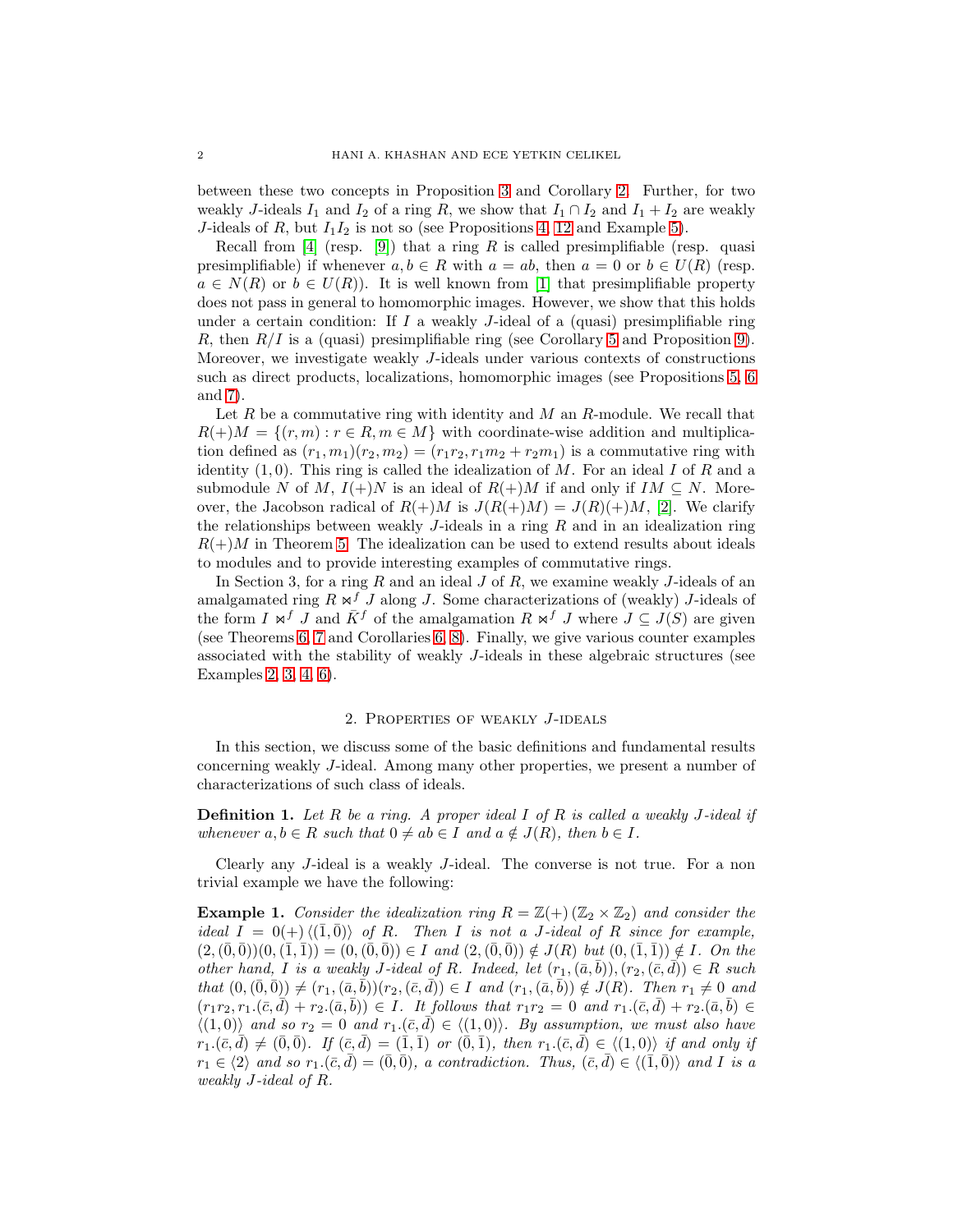However, the classes of J-ideals, quasi J-ideals and weakly J-ideals coincide in any quasi local ring.

## <span id="page-2-0"></span>Theorem 1. *For a ring* R*, the following statements are equivalent:*

- $(1)$  R is a quasi-local ring.
- (2) Every proper ideal of  $R$  is a  $J$ -ideal.
- (3) Every proper ideal of  $R$  is a quasi  $J$ -ideal.
- (4) Every proper ideal of R is a weakly J-ideal.
- (5) Every proper principal ideal of R is a weakly J-ideal.

# *Proof.* (1) $\Leftrightarrow$ (2) $\Leftrightarrow$ (3) [\[9,](#page-13-2) Theorem 3].

 $(2) \Rightarrow (4) \Rightarrow (5)$  Clear.

 $(5) \Rightarrow (1)$  Let M be a maximal ideal of R. If  $M = 0$ , the result follows clearly. Otherwise, let  $0 \neq a \in M$ . Now,  $\langle a \rangle$  is a weakly *J*-ideal and  $0 \neq a.1 \in \langle a \rangle$ . If  $a \notin J(R)$ , then  $1 \in \langle a \rangle$ , a contradiction. Thus,  $a \in J(R)$  and  $M = J(R)$ .<br>Therefore, R is quasi-local ring. Therefore,  $R$  is quasi-local ring.

Let I be a proper ideal of R. We denote by  $J(I)$ , the intersection of all maximal ideals of  $R$  containing  $I$ . Next, we obtain the following characterization for weakly J-ideals of R.

<span id="page-2-1"></span>Proposition 1. *For a proper ideal* I *of* R*, the following statements are equivalent.*

- (1)  $I$  is a weakly  $J$ -ideal of  $R$ .
- (2)  $I \subseteq J(R)$  and whenever  $a, b \in R$  with  $0 \neq ab \in I$ , then  $a \in J(I)$  or  $b \in I$ .

*Proof.* (1)⇒(2) Suppose I is a weakly J-ideal of R. Let  $0 \neq a \in I$ . Since  $0 \neq a \cdot 1 \in I$ and  $1 \notin I$ , then  $a \in J(R)$ . Hence,  $I \subseteq J(R)$ . The other claim of (2) follows clearly since  $J(R) \subseteq J(I)$ .

 $(2) \Rightarrow (1)$  Suppose that  $0 \neq ab \in I$  and  $a \notin J(R)$ . Since  $I \subseteq J(R)$ , we conclude that  $J(I) \subseteq J(J(R)) = J(R)$  and so we get  $a \notin J(I)$ . Thus,  $b \in I$  and I is a weakly *J*-ideal of R. J-ideal of R.

We recall that a ring R is called semiprimitive if  $J(R) = 0$ . By (2) of Proposition [1,](#page-2-1) we conclude that 0 is the only weakly J-ideal in any semiprimitive ring.

Next, we show that a weakly  $J$ -ideal  $I$  that is not a  $J$ -ideal of a ring  $R$  satisfies  $I^2 = 0.$ 

<span id="page-2-2"></span>Theorem 2. *Let* I *be a weakly* J*-ideal of a ring* R *that is not a* J*-ideal. Then*  $I^2 = 0.$ 

*Proof.* Suppose  $I^2 \neq 0$ . We prove that *I* is a *J*-ideal. Let  $a, b \in R$  such that  $ab \in I$ and  $a \notin J(R)$ . If  $ab \neq 0$ , then  $b \in I$  since I is a weakly J-ideal. Suppose  $ab = 0$ . If  $aI \neq 0$ , then  $0 \neq ax$  for some  $x \in I$  and so  $0 \neq a(b + x) \in I$ . Again, since I is a weakly J-ideal,  $b + x \in I$  and so  $b \in I$ . If  $bI \neq 0$ , then  $by \neq 0$  for some  $y \in I \subseteq J(R)$ . Since  $0 \neq yb = (y + a)b \in I$  and clearly  $y + a \notin J(R)$ , then  $b \in I$ . So, we may assume that  $aI = bI = 0$ . Since  $I^2 \neq 0$ , then there exist  $x, y \in I$  such that  $yx \neq 0$ . Hence,  $0 \neq yx = (y + a)(x + b) \in I$  and  $y + a \notin J(R)$  imply that  $x + b \in I$ . Therefore,  $b \in I$  and  $I$  is a *J*-ideal of  $R$ .  $x + b \in I$ . Therefore,  $b \in I$  and I is a J-ideal of R.

However an ideal I satisfies  $I^2 = 0$  need not be a weakly J-ideal. For example, the ideal  $I = 0(+)4\mathbb{Z}$  of  $R = \mathbb{Z}(+) \mathbb{Z}$  satisfies  $I^2 = 0$ . But, I is not a weakly J-ideal of R as  $(0, 0) \neq (2, 0)(0, 2) \in I$  with  $(2, 0) \notin J(R)$  and  $(0, 2) \notin I$ .

As a corollary of Theorem [2,](#page-2-2) we have: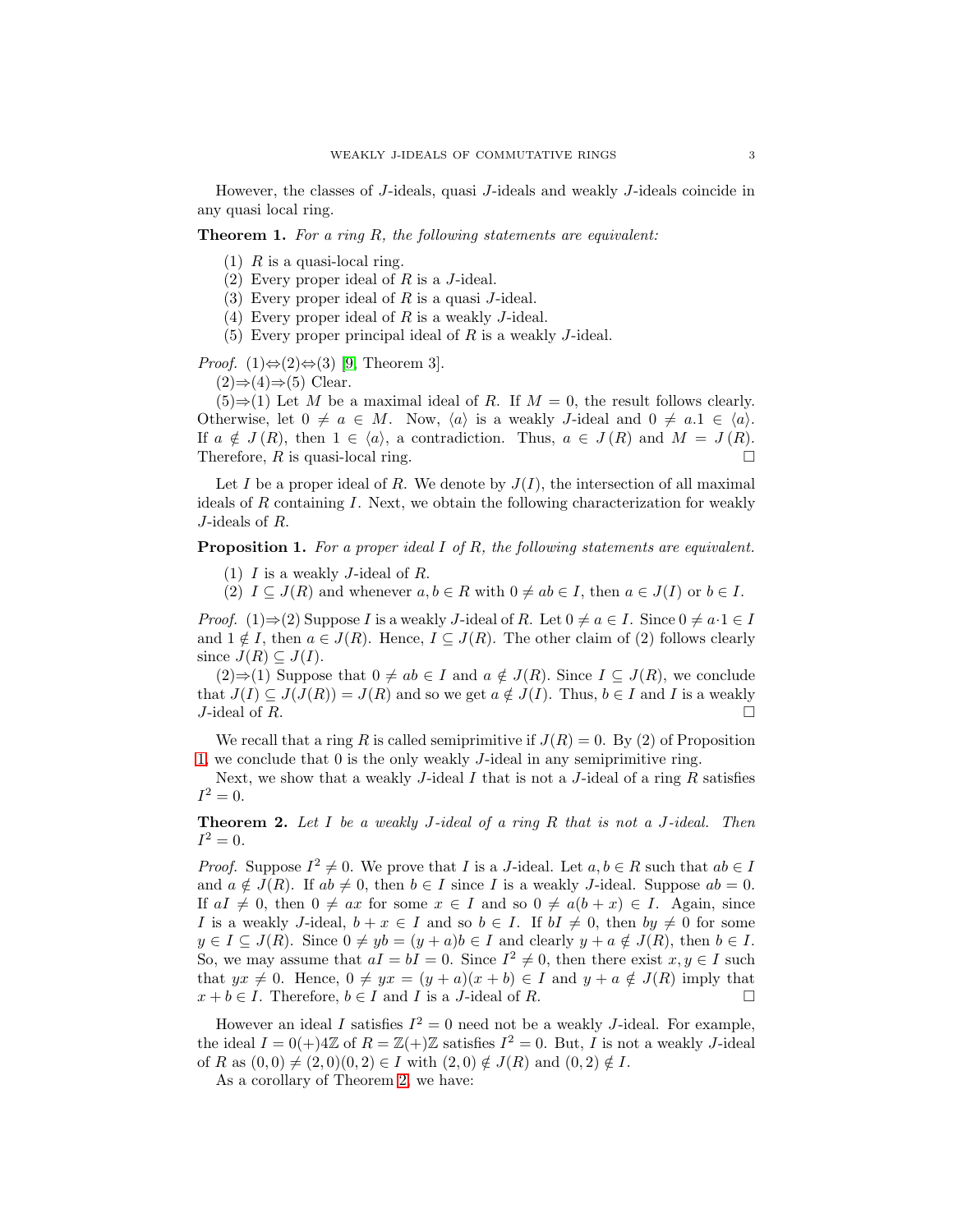<span id="page-3-2"></span>Corollary 1. *Let* I *be a weakly* J*-ideal of a ring* R *that is not a* J*-ideal. Then*  $(1)$   $I \subseteq N(R)$ *.* 

(2) *Whenever M is an R-module and*  $IM = M$ *, then*  $M = 0$ *.* 

In particular, if R is a reduced ring, then by Corollary [1,](#page-3-2) a non-zero proper ideal  $I$  is a weakly  $J$ -ideal if and only if  $I$  is a  $J$ -ideal.

In the following theorem, we give some other characterizations of weakly J-ideals.

<span id="page-3-0"></span>Theorem 3. *Let* I *be a proper ideal of a ring* R. *Then the following are equivalent:*

- (1)  $I$  is a weakly  $J$ -ideal of  $R$ .
- (2)  $(I : a) = I \cup (0 : a)$  for every  $a \in R \backslash J(R)$ .
- (3)  $(I : a) \subseteq J(R) \cup (0 : a)$  for every  $a \in R\backslash I$ .
- (4) If  $a \in R$  and K is an ideal of R with  $0 \neq Ka \subseteq I$ , then  $K \subseteq J(R)$  or  $a \in I$ .
- (5) If K and L are ideals of R with  $0 \neq KL \subseteq I$ , then  $K \subseteq J(R)$  or  $L \subseteq I$ .

*Proof.* (1)⇒(2) Let  $a \in R \setminus J(R)$ . It is clear that  $I \cup (0 : a) \subseteq (I : a)$ . Let  $x \in (I : a)$ so that  $ax \in I$ . If  $ax \neq 0$ , then  $x \in I$  as I is a weakly J-ideal. If  $ax = 0$ , then  $x \in (0 : a)$ . Thus,  $(I : a) \subseteq I \cup (0 : a)$  and the equality holds.

 $(2) \Rightarrow (1)$  Let  $a, b \in R$  such that  $0 \neq ab \in I$  and  $a \notin J(R)$ . Then  $b \notin (0 : a)$  and so  $b \in (I : a) \subseteq I$ .

 $(1) \Rightarrow (3)$  Similar to the proof of  $(1) \Rightarrow (2)$ .

 $(3) \Rightarrow (4)$  Suppose that  $0 \neq aK \subseteq I$  and  $a \notin I$ . Then  $(I : a) \neq (0 : a)$  and so  $K \subseteq (I : a) \subseteq J(R)$ , as needed.

 $(4) \Rightarrow (5)$  Assume on the contrary that there are ideals K and L of R such that  $0 \neq KL \subseteq I$  but  $K \nsubseteq J(R)$  and  $L \nsubseteq I$ . Since  $KL \neq 0$ , there exists  $a \in L$  such that  $0 \neq Ka \subseteq I$ . Since  $K \nsubseteq J(R)$ , we have  $a \in I$  by (4). Now, choose an element  $x \in L \backslash I$ . Similar to the previous argument, we conclude  $Kx = 0$ . (Indeed, if  $Kx \neq 0$ , then  $x \in I$ ). Hence,  $0 \neq K(a + x) \subseteq I$  and  $K \nsubseteq J(R)$  imply that  $(a + x) \in I$ . Thus,  $x \in I$ , a contradiction.

 $(5) \Rightarrow (1)$  Let  $a, b \in R$  with  $0 \neq ab \in I$ . Write  $K = \langle a \rangle$  and  $L = \langle b \rangle$ . Then the result follows directly by (5).

<span id="page-3-3"></span>Proposition 2. *Let* S *be a non-empty subset of* R*. If* I *and* (0 : S) *are weakly J*-ideals of R where  $S \nsubseteq I$ , then so is  $(I : S)$ .

*Proof.* We first note that  $(I : S)$  is proper in R since otherwise,  $S \subseteq I$ , a contradiction. Let  $0 \neq ab \in (I : S)$  and  $a \notin J(R)$ . If  $abS \neq 0$ , then  $bS \subseteq I$  and so  $b \in (I : S)$ as I is weakly J-ideal. If  $abS = 0$ , then  $0 \neq ab \in (0 : S)$  which implies  $b \in (0 : S)$  as  $(0 : S)$  is a weakly J-ideal of B. Thus again  $b \in (I : S)$  as required as  $(0 : S)$  is a weakly J-ideal of R. Thus, again  $b \in (I : S)$  as required.

Recall that a proper ideal  $P$  of a ring  $R$  is called weakly prime if whenever  $a, b \in R$  such that  $0 \neq ab \in P$ , then  $a \in P$  or  $b \in P$ . In general, weakly *J*-ideals and weakly prime ideals are not comparable. For example, any non-zero prime ideal in the domain of integers is weakly prime that is not a weakly J-ideal. On the other hand, the ideal  $\langle 16 \rangle$  is a weakly J-ideal in the ring  $\mathbb{Z}_{32}$  which is clearly not weakly prime. However, for ideals contained in the Jacobson radical, we clarify in the following proposition that weakly prime ideals are weakly J-ideals. The proof is straightforward.

<span id="page-3-1"></span>**Proposition 3.** If I is a weakly prime ideal of a ring R and  $I \subseteq J(R)$ , then I is *a weakly* J*-ideal.*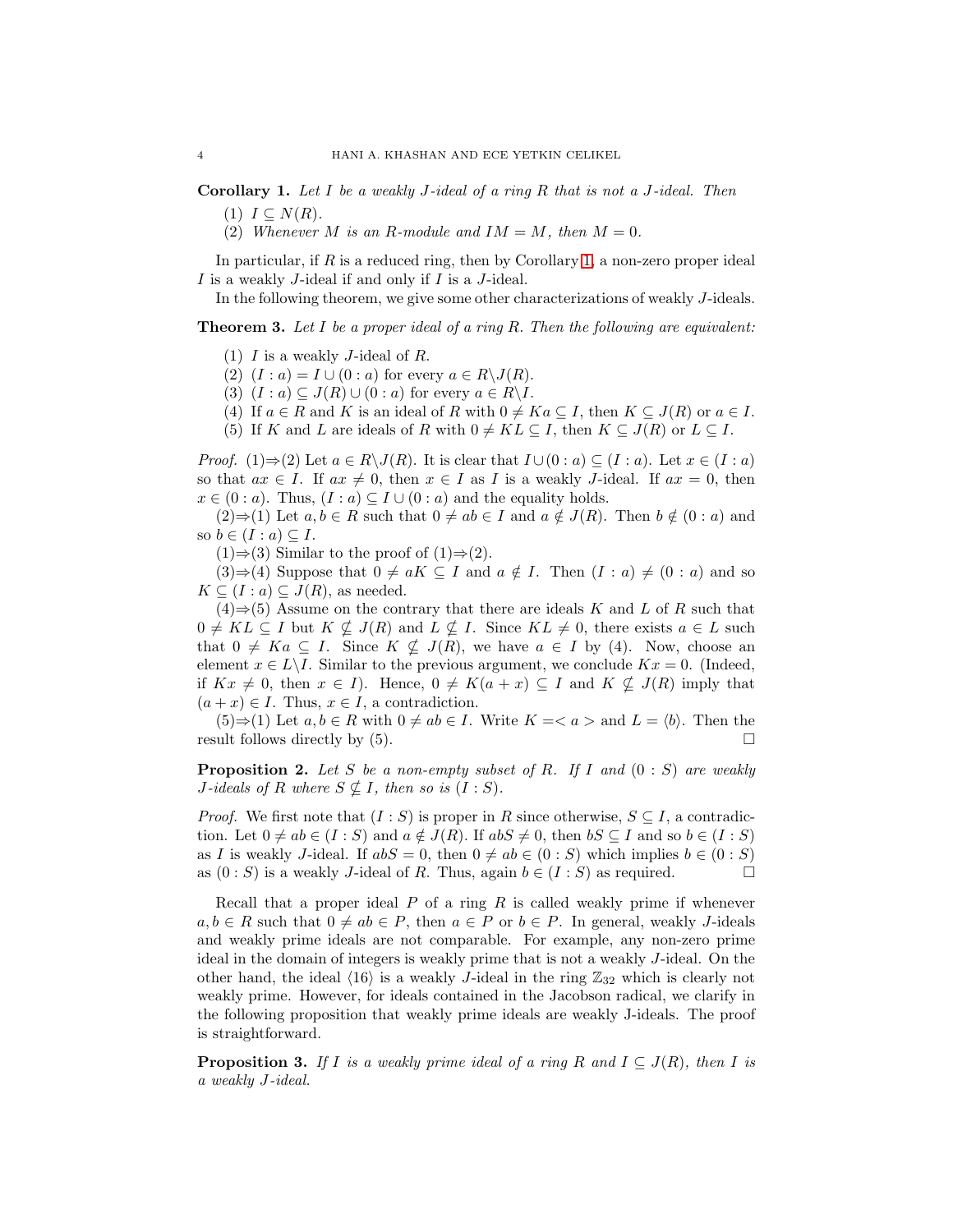The converse of the previous proposition holds under certain conditions:

<span id="page-4-0"></span>Corollary 2. *Let* I *be an ideal of a ring* R*. Suppose* I *is maximal with respect to the property:* I and  $(0 : a)$  are weakly J-ideals for all  $a \notin I$ . Then I is weakly prime *in* R*.*

*Proof.* Let  $a, b \in R$  such that  $0 \neq ab \in I$  and  $a \notin I$ . If we choose  $S = \{a\}$  in Proposition [2,](#page-3-3) then we conclude that  $(I : a)$  is a weakly J-ideal of R. Moreover, clearly  $c \notin I$  for all  $c \notin (I : a)$  and so  $(0 : c)$  is a weakly *J*-ideals. By maximality of *I*, we must have  $b \in (I : a) = I$  as required. I, we must have  $b \in (I : a) = I$  as required.

<span id="page-4-1"></span>**Proposition 4.** *If*  $\{I_i : i \in \Delta\}$  *is a non empty family of weakly J-ideals of a ring*  $R$ *, then*  $\bigcap I_i$  *is a weakly J-ideal.* i∈∆

*Proof.* Let  $a, b \in R$  such that  $0 \neq ab \in \bigcap_{i=1}^{\infty} A_i$  $\bigcap_{i\in\Delta} I_i$  and  $a \notin J(R)$ . Since for all  $i \in \Delta$ ,  $I_i$  is a weakly J-ideal of R, we have  $b \in I_i$ . Hence,  $b \in \bigcap$  $\bigcap_{i\in\Delta} I_i$  and the result follows.  $\Box$ 

In general, the converse of Proposition [4](#page-4-1) is not true. For example, while  $\langle \bar{0} \rangle =$  $\langle 2 \rangle \cap \langle 3 \rangle$  is a weakly J-ideal of  $\mathbb{Z}_6$ , non of the ideals  $\langle 2 \rangle$  and  $\langle 3 \rangle$  are (weakly) J-ideals. Next, we characterize weakly J-ideals of a Cartesian product of two rings.

<span id="page-4-2"></span>**Proposition 5.** Let  $R = R_1 \times R_2$  be a decomposable ring and I be a non-zero *proper ideal of* R*. Then the following statements are equivalent.*

- (1) I *is a weakly* J*-ideal of* R.
- (2)  $I = I_1 \times R_2$  *where*  $I_1$  *is a* J-ideal of  $R_1$  *or*  $I = R_1 \times I_2$  *where*  $I_2$  *is a* J-ideal *of* R2.
- (3) I *is a* J*-ideal of* R.

*Proof.* (1)⇒(2) Let  $I = I_1 \times I_2$  be a non-zero weakly J-ideal of R. Assume  $I_1$ and  $I_2$  are proper in  $R_1$  and  $R_2$ , respectively and choose  $0 \neq (a, b) \in I$ . Then  $0 \neq (a, 1)(1, b) \in I$  and neither  $(a, 1) \in J(R)$  nor  $(1, b) \in I$ , a contradiction. We may assume with no loss of generality that  $I_1 \neq R_1$  and  $I_2 = R_2$ . Since clearly  $I^2 \neq 0, I$  is a J-ideal of R by Corollary [1](#page-3-2) (2). Let  $a, b \in R_1$  such that  $ab \in I_1$  and  $a \notin J(R_1)$ . Then  $(a, 0)(b, 0) \in I$  and  $(a, 0) \notin J(R)$  imply that  $(b, 0) \in I$  and so  $b \in I_1$  as required.

 $(2)$  ⇒ (3) We may assume that  $I = I_1 \times R_2$  where  $I_1$  is a J-ideal of  $R_1$ . Suppose that  $(a, b)(c, d) \in I$  and  $(a, b) \notin J(R)$ . Then clearly  $a \notin J(R_1)$  and  $ac \in I_1$  which imply  $c \in I_1$ . Thus,  $(c, d) \in I$  and we are done.

 $(3)$ ⇒(1) straightforward.

**Corollary 3.** Let  $R = R_1 \times R_2$  be a decomposable ring. If I is a weakly J-ideal of R that is not a J-ideal, then  $I = 0$ .

Let I be a proper ideal of R. In the following, the notation  $Z_I(R)$  denotes the set of  $\{r \in R | rs \in I \text{ for some } s \in R \backslash I\}.$ 

<span id="page-4-3"></span>Proposition 6. *Let* S *be a multiplicatively closed subset of a ring* R *such that*  $J(S^{-1}R) = S^{-1}J(R)$ .

- (1) If I is a weakly J-ideal of R such that  $I \cap S = \emptyset$ , then  $S^{-1}I$  is a weakly J-ideal of  $S^{-1}R$ .
- (2) If  $S^{-1}I$  is a weakly J-ideal of  $S^{-1}R$  and  $S \cap Z(R) = S \cap Z_I(R) = S \cap \overline{Z_I(R)}$  $Z_{J(R)}(R) = \emptyset$ , then I is a weakly J-ideal of R.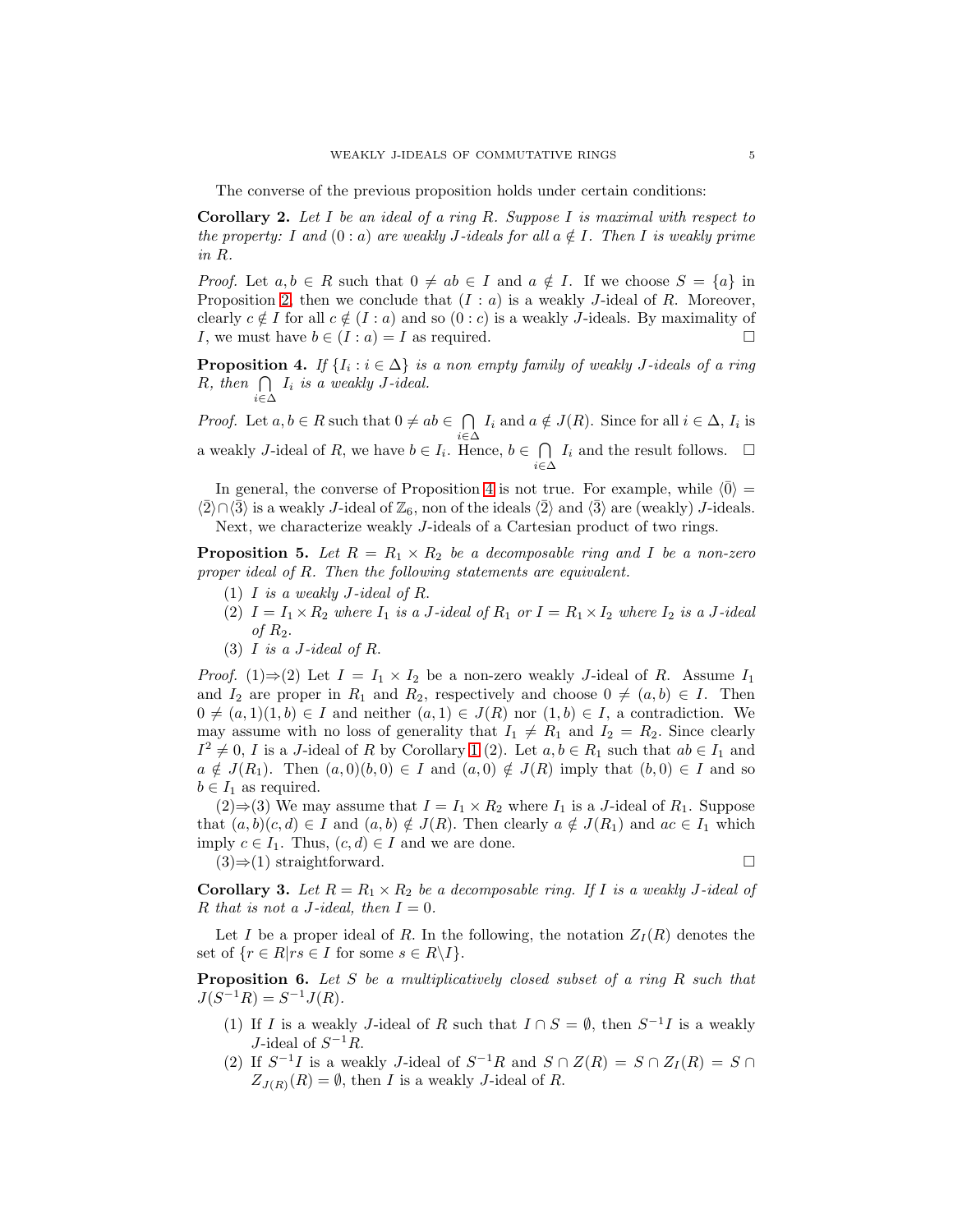*Proof.* (1) Let  $0 \neq \frac{a}{s_1} \frac{b}{s_2} \in S^{-1}I$  and  $\frac{a}{s_1} \notin J(S^{-1}R)$  for some  $\frac{a}{s_1}, \frac{b}{s_2} \in S^{-1}R$ . Then  $0 \neq uab \in I$  for some  $u \in S$ . Since clearly  $a \notin J(R)$  and I is a weakly J-ideal, we have  $ub \in I$ . Hence  $\frac{b}{s_2} = \frac{ub}{us_2} \in S^{-1}I$ , as needed.

(2) Let  $a, b \in R$  and  $0 \neq ab \in I$ . Then  $\frac{a}{1} \frac{b}{1} \in S^{-1}I$ . If  $\frac{a}{1} \frac{b}{1} = 0$ , then  $uab = 0$  for some  $u \in S$ . Since  $S \cap Z(R) = \emptyset$ , we have  $ab = 0$ , a contradiction. Since  $S^{-1}I$  is a weakly J-ideal of  $S^{-1}R$ ,  $0 \neq \frac{a}{1} \frac{b}{1} \in S^{-1}I$  implies either  $\frac{a}{1} \in J(S^{-1}R) = S^{-1}J(R)$ or  $\frac{b}{1} \in S^{-1}I$ . If  $\frac{a}{1} \in S^{-1}J(R)$ , then there exists  $u \in S$  with  $ua \in J(R)$ . Since  $S \cap Z_{J(R)}(R) = \emptyset$ , then  $a \in J(R)$ . If  $\frac{b}{1} \in S^{-1}I$ , then there exists  $v \in S$  with  $vb \in I$ and so  $b \in I$  as  $S \cap Z_I(R) = \emptyset$ . Therefore, *I* is a weakly *J*-ideal of *R*.

<span id="page-5-0"></span>**Proposition 7.** Let  $f : R_1 \to R_2$  be a ring homomorphism. Then the following *statements hold.*

- (1) If f is a monomorphism and  $I_2$  is a weakly J-ideal of  $R_2$ , then  $f^{-1}(I_2)$  is a weakly *J*-ideal of  $R_1$ .
- (2) If f is an epimorphism and  $I_1$  is a weakly J-ideal of  $R_1$  with  $Ker(f) \subseteq I_1$ , then  $f(I_1)$  is a weakly J-ideal of  $R_2$ .

*Proof.* (1) Suppose that  $a, b \in R_1$  with  $0 \neq ab \in f^{-1}(I_2)$  and  $a \notin J(R_1)$ . Observe that  $f(a) \notin J(R_2)$  by the proof of [\[8,](#page-13-1) Proposition 2.23 (2)]. Since  $Ker(f) = 0$ , we have  $0 \neq f(ab) = f(a)f(b) \in I_2$ . Since  $I_2$  is a weakly J-ideal of  $R_2$ , we get  $f(b) \in I_2$ , and so  $b \in f^{-1}(I_2)$ .

(2) Let  $a, b \in R_2$  and  $0 \neq ab \in f(I_1)$ . Since f is onto,  $a = f(x)$  and  $b = f(y)$ for some  $x, y \in R_1$ . Hence,  $0 \neq f(x)f(y) = f(xy) \in f(I_1)$ . Since  $Ker(f) \subseteq I_1$ , we have  $0 \neq xy \in I_1$  which implies  $x \in J(R_1)$  or  $y \in I_1$ . Thus,  $a = f(x) \in J(R_2)$  by [8] Lemma 2.22] or  $b = f(y) \in f(I_1)$  and we are done [\[8,](#page-13-1) Lemma 2.22] or  $b = f(y) \in f(I_1)$  and we are done.

<span id="page-5-1"></span>**Corollary 4.** Let I and K be proper ideals of R with  $K \subseteq I$ .

- (1) If I is a weakly J-ideal of R, then  $I/K$  is a weakly J-ideal of  $R/K$ .
- (2) If K is a J-ideal of R and  $I/K$  is a weakly J-ideal of  $R/K$ , then I is a J-ideal of R.
- (3) If K is a weakly J-ideal of R and  $I/K$  is a weakly J-ideal of  $R/I$ , then I is a weakly J-ideal of R.

# *Proof.* (1) Follows by Proposition [7.](#page-5-0)

(2) Let  $a, b \in R$  with  $ab \in I$  and  $a \notin J(R)$ . If  $ab \in K$ , then  $b \in K \subseteq I$ . Now, suppose that  $ab \notin K$ . Since K is a J-ideal,  $K \subseteq J(R)$  and so clearly  $a + K \notin J(R/K)$ . Since  $K \neq (a + K)(b + K) = ab + K \in I/K$  and  $I/K$  is weakly J-ideal, we have  $(b + K) \in I/K$ . Thus,  $b \in I$  and we are done. (3) Similar to (2).

Recall from [\[4\]](#page-12-2) that a ring R is called presimplifiable if whenever  $a, b \in R$  with  $a = ab$ , then  $a = 0$  or  $b \in U(R)$ . Equivalently, R is presimplifiable if and only if  $Z(R) \subseteq J(R)$ . The next result states that in a presimplifiable ring, weakly J -ideals and J-ideals coincide.

<span id="page-5-2"></span>Proposition 8. *Every weakly* J*-ideal of a presimplifiable ring is a* J*-ideal.*

*Proof.* Let R be a presimplifiable ring and I be a weakly J-ideal of R. Then 0 is a J-ideal by [\[9,](#page-13-2) Corollary 5]. So, the claim follows from Corollary [4](#page-5-1) (2).  $\Box$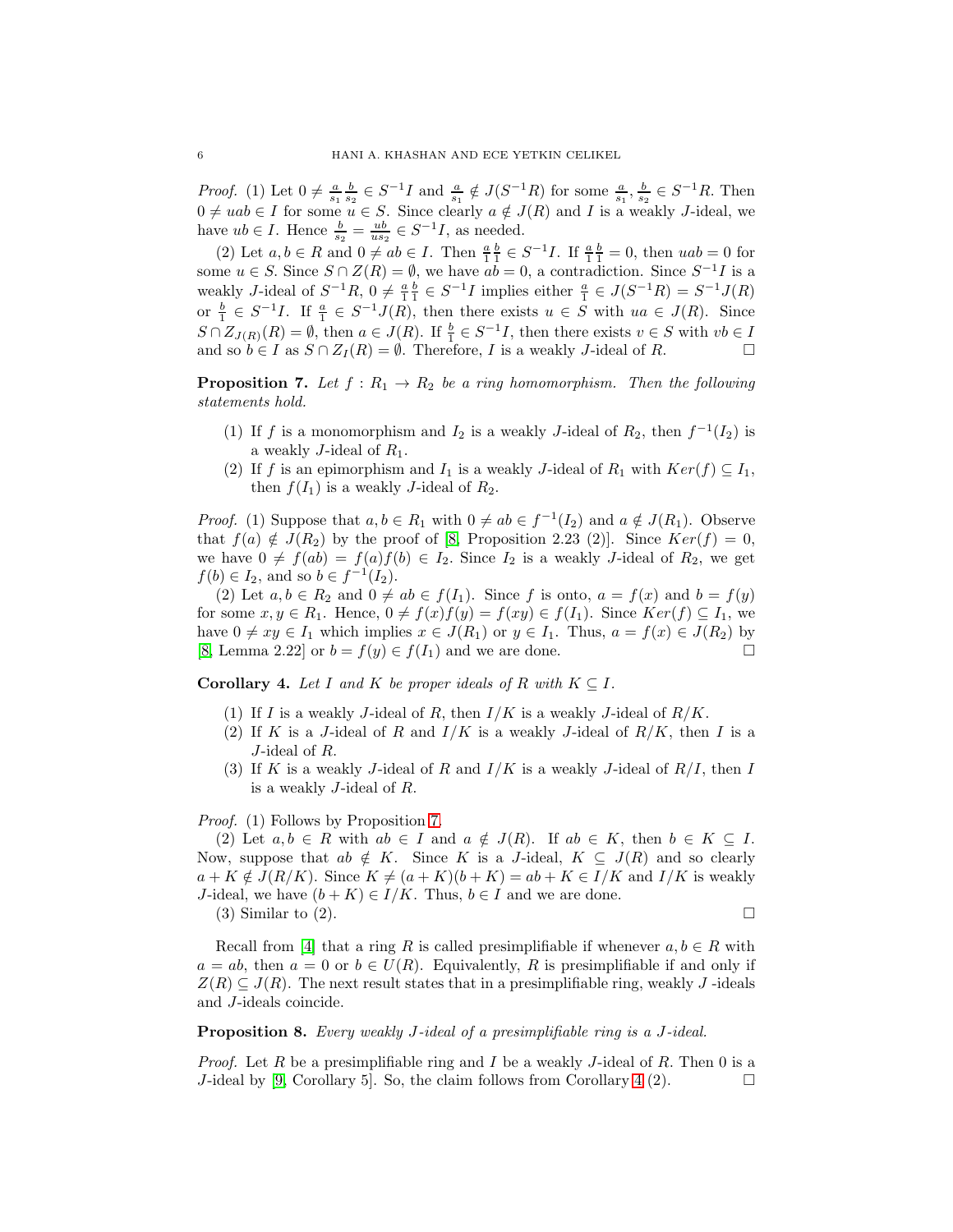It is well known that presimplifiable property does not pass in general to homomorphic images, [\[1\]](#page-12-3). In view of Proposition [8](#page-5-2) and [\[9,](#page-13-2) Theorem 8], we prove that this holds under a certain condition.

<span id="page-6-0"></span>Corollary 5. *If* R *is a presimplifiable ring and* I *is a weakly* J*-ideal of* R*, then* R/I *is presimplifiable.*

Recall from [\[9\]](#page-13-2) that a proper ideal  $I$  of a ring  $R$  is said to be quasi J-ideal if  $\sqrt{I}$ is a J-ideal of R. A ring R is called quasi presimplifiable if whenever  $a, b \in R$  with  $a = ab$ , then  $a \in N(R)$  or  $b \in U(R)$ . We need the following lemma which justifies the relation between these two concepts.

<span id="page-6-2"></span>Lemma 1. [\[9\]](#page-13-2) *Let* I *be a proper ideal of a ring* R*. Then* I *is a quasi* J*-ideal of* R *if and only if*  $I \subseteq J(R)$  *and*  $R/I$  *is quasi presimplifiable.* 

<span id="page-6-1"></span>Proposition 9. *Let* R *be a quasi presimplifiable ring and* I *a weakly* J*-ideal of* R*. Then* R/I *is a quasi presimplifiable ring.*

*Proof.* Suppose  $ab \in \sqrt{I}$  and  $a \notin J(R)$ . Then  $a^n b^n \in I$  for some  $n \in \mathbb{N}$ . Suppose  $a^n b^n = 0$ . Since R is quasi presimplifiable, then 0 is a quasi J-ideal of R by Lemma [1](#page-6-2) and so  $N(R)$  is a J-ideal. Hence,  $ab \in N(R)$  implies  $b \in N(R) \subseteq \sqrt{I}$ . Now, suppose that  $0 \neq a^n b^n \in I$ . Since clearly  $a^n \notin J(R)$ , we conclude that  $b^n \in I$  and  $b \in \sqrt{I}$ . Hence  $\sqrt{I}$  is a *J*-ideal and so *I* is a quasi *J*-ideal of *R*. Therefore, *R*/*I* is a quasi presimplifiable ring by Lemma [1.](#page-6-2)

Proposition 10. *Let* R *be a Noetherian domain and* I *be a proper ideal of* R*. Then I is a J*-*ideal of R if and only if*  $I \subseteq J(R)$  *and*  $I/I^n$  *is a weakly J*-*ideal of*  $R/I<sup>n</sup>$  *for all positive integers n.* 

*Proof.* Suppose I is a J-ideal of R. Then  $I \subseteq J(R)$  by Proposition [1](#page-2-1) and  $I/I<sup>n</sup>$ is a weakly J-ideal of  $R/I^n$  by Corollary [4](#page-5-1) (1). Conversely, suppose that for all  $n \in \mathbb{N}, I/I<sup>n</sup>$  is a weakly *J*-ideal of  $R/I<sup>n</sup>$  and let  $ab \in I$ . If  $ab \notin I<sup>n</sup>$  for some  $n \ge 2$ , then clearly  $I^n \neq (a + I^n)(b + I^n) \in I/I^n$  which implies  $(a + I^n) \in J(R/I^n)$  or  $(b+I<sup>n</sup>) \in I/I<sup>n</sup>$ . Since by assumption,  $I<sup>n</sup> \subseteq I \subseteq J(R)$ , then  $J(R/I<sup>n</sup>) = J(R)/I<sup>n</sup>$ . Thus,  $a \in J(R)$  or  $b \in I$ , as needed. Now, assume that  $ab \in I^n$  for all n. Since R is Noetherian, the Krull's intersection theorem implies that  $\bigcap_{n=1}^{\infty} I^n = 0$ . Therefore,  $ab = 0$  and since R is a domain, we conclude  $a = 0$  or  $b = 0$  and we are done.

**Definition 2.** Let I be a non-zero ideal of a ring R. An element  $a + I \in R/I$ *is called a strong zero divisor in*  $R/I$  *if there exists*  $I \neq b + I \in R/I$  *such that*  $(a+I)(b+I) = I$  *and*  $ab \neq 0$ *.* 

It is clear that any strong zero divisor in  $R/I$  is a zero divisor. The converse is not true since for example  $\bar{2} + \langle \bar{4} \rangle$  is a zero divisor in  $\mathbb{Z}_8/\langle \bar{4} \rangle$  which is not a strong zero divisor.

For an ideal I of a ring R, we denote the set of strong zero divisors of  $R/I$  by  $SZ(R/I)$ . It is clear that if  $I = 0$ , (e.g. R is a field), then  $SZ(R/I) = \phi$ .

Let I be a non-zero ideal of a ring R. Analogous to to the presimplifiable rings, we define a ring  $R/I$  to be S-presimplifiable if  $SZ(R/I) \subseteq J(R/I)$ . Next, we characterize non-zero weakly J-ideals in terms of S-presimplifiable quotient rings.

Theorem 4. *Let* I *be a non-zero ideal of a ring* R*. Then* I *is a weakly* J*-ideal of* R *if and only if*  $I \subseteq J(R)$  *and*  $R/I$  *is* S-presimplifiable.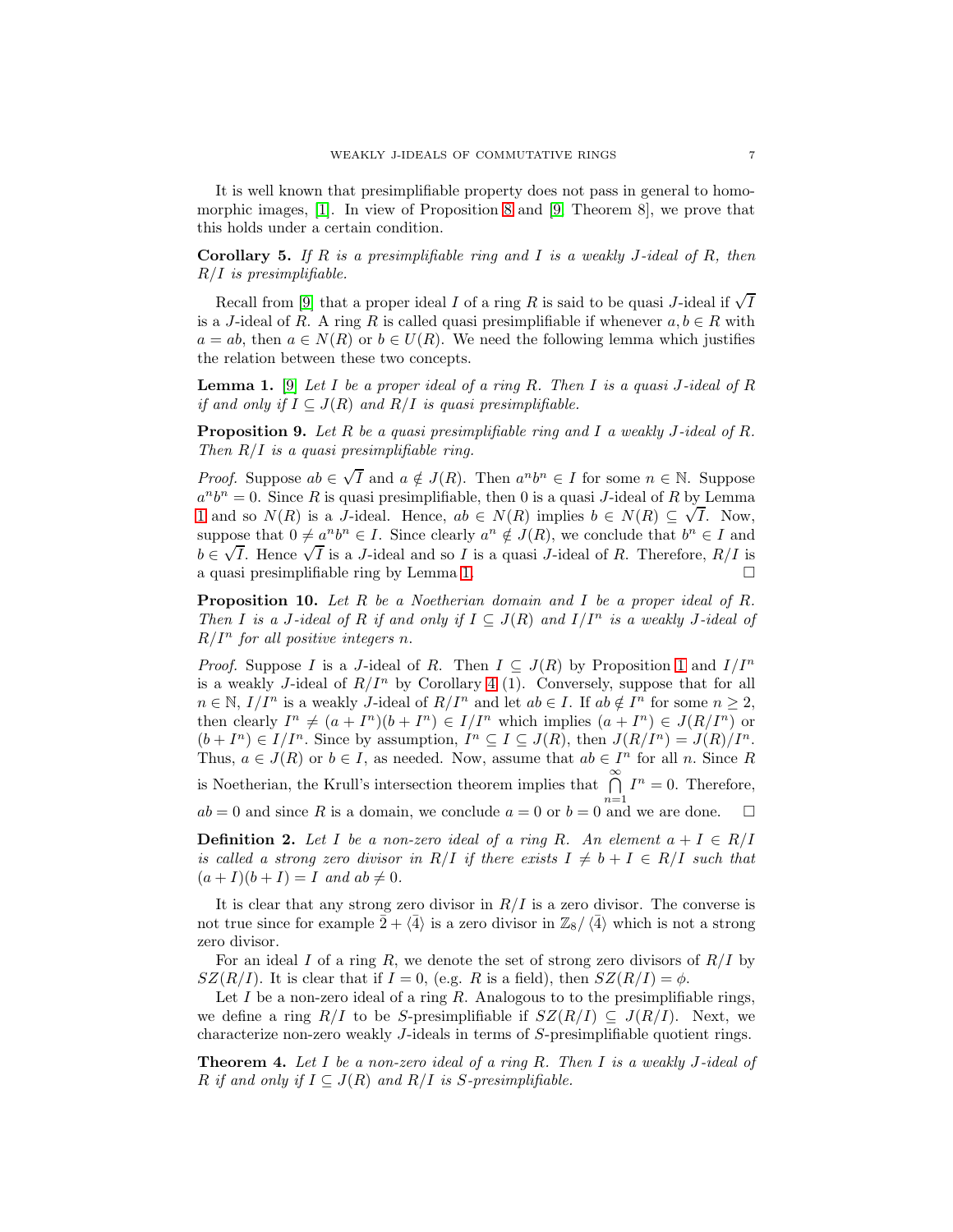*Proof.* Suppose I is a weakly J-ideal of R and note that  $I \subseteq J(R)$  by Proposition [1.](#page-2-1) Let  $a + I \in SZ(R/I)$  and choose  $I \neq b + I \in R/I$  such that  $(a + I)(b + I) = I$ and  $ab \neq 0$ . Then  $0 \neq ab \in I$  and  $b \notin I$ . Hence,  $a \in J(R)$  as I is a weakly J-ideal. Therefore,  $(a + I) \in J(R)/I = J(R/I)$  and we are done. Conversely, let  $a, b \in R$ such that  $0 \neq ab \in I$  and  $b \notin I$ . Then clearly,  $a + I$  is a strong zero divisor in  $R/I$ and so  $a + I \in J(R/I)$ . It follows that  $a \in J(R)$  and so I is a weakly J-ideal of R.  $R$ .

It is clear that for a non zero ideal  $I$  of a ring  $R$ , if  $R/I$  is presimplifiable, then it is S-presimplifiable. However, we have seen in Example [1](#page-1-0) that  $0(+)\langle(\overline{1},\overline{0})\rangle$  is a weakly J-ideal of  $\mathbb{Z}(+)$  ( $\mathbb{Z}_2 \times \mathbb{Z}_2$ ) that is not a J-ideal. In view of the above theorem and [\[9,](#page-13-2) Theorem 8], we conclude that  $\mathbb{Z}(+)$  ( $\mathbb{Z}_2 \times \mathbb{Z}_2$ )/0(+) $\langle (\overline{1}, \overline{0}) \rangle$  is an S-presimplifiable ring that is not presimplifiable.

It is well known that for any ring R,  $J(R[|x|]) = J(R) + xR[|x|].$ 

**Proposition 11.** Let R be a ring. If I is a weakly J-ideal of  $R[[x]]$  (resp.,  $R[x]$ ), *then*  $I \cap R$  *is a weakly J-ideal of*  $R$ *.* 

*Proof.* (1) Suppose I is a weakly J-ideal of R ||x||. Let  $0 \neq ab \in I \cap R$  and  $a \notin J(R)$ for  $a, b \in R$ . Then  $0 \neq ab \in I$  and  $a \notin J(R[[x]])$  imply that  $b \in I$ . Thus,  $b \in I \cap R$  as needed. as needed.  $\square$ 

A proper ideal I in a ring R is called superfluous if whenever J is an ideal of R with  $I + J = R$ , then  $J = R$ .

<span id="page-7-1"></span>Lemma 2. *If an ideal* I *of a ring* R *is a weakly* J*-ideal, then it is superfluous.*

*Proof.* Suppose  $I + J = R$  for some ideal J of R. Then  $1 = x + y$  for some  $x \in I$ and  $y \in J$  and so  $1 - y \in I \subseteq J(R)$  by Proposition [1.](#page-2-1) Thus  $y \in J$  is a unit and  $J = R$ .  $J = R$ .

<span id="page-7-0"></span>**Proposition 12.** Let  $I_1$  and  $I_2$  be weakly J-ideals of a ring R. Then  $I_1 + I_2$  is a *weakly* J*-ideal of* R*.*

*Proof.* Suppose that  $I_1$  and  $I_2$  are weakly J-ideals. Then  $I_1 + I_2$  is proper by Lemma [2.](#page-7-1) Since  $I_1 \cap I_2$  is a weakly J-ideal by Proposition [4,](#page-4-1) then  $I_1/(I_1 \cap I_2)$  is a weakly J-ideal of  $R/(I_1 \cap I_2)$  by Corollary [4](#page-5-1) (1). From the isomorphism  $I_1/(I_1 \cap I_2) \cong$  $(I_1+I_2)/I_2$ , we conclude that  $(I_1+I_2)/I_2$  is a weakly J-ideal of  $R/I_2$ . Thus,  $I_1+I_2$ is a weakly *J*-ideal of R by Corollary [4](#page-5-1) (3).  $\square$ 

Next, we generalize the concept of J-multiplicatively closed subset of a ring  $R$ , [\[8,](#page-13-1) Definition 2.27].

**Definition 3.** Let S be a non empty subset of a ring R such that  $R - J(R) \subset S$ . *Then* S is called weakly J-multiplicatively closed if  $ab \in S$  or  $ab = 0$  for all  $a \in$  $R - J(R)$  *and*  $b \in S$ .

Similar to the relation between J-ideals and J-multiplicatively closed subsets of rings, we have:

Proposition 13. *An ideal* I *is a weakly* J*-ideal of a ring* R *if and only if* R − I *is a weakly* J*-multiplicatively closed subset of* R*.*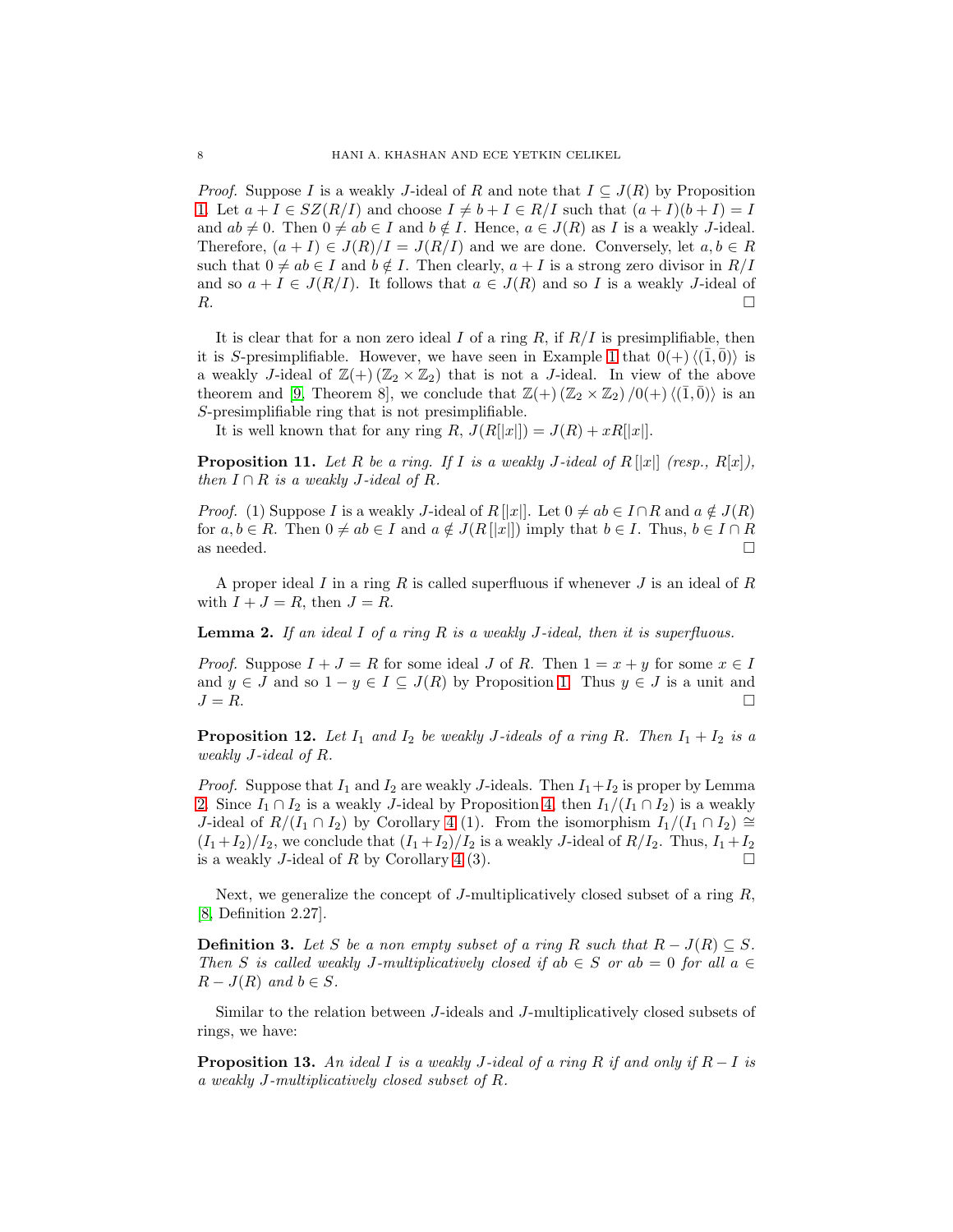*Proof.* If I is a weakly J-ideal of R, then  $I \subseteq J(R)$  and so  $R - J(R) \subseteq R - I$ . Let  $a \in R - J(R)$  and  $b \in R - I$ . If  $ab = 0$ , then we are done. Otherwise, suppose  $ab \neq 0$ . Since I is a weakly J-ideal, then  $ab \in R - I$  and so  $R - I$  is a weakly J-multiplicatively closed subset of R. Conversely, suppose  $R - I$  is a Jmultiplicatively closed subset of R. Let  $a, b \in R$  such that  $0 \neq ab \in I$  and  $a \notin J(R)$ . If  $b \in R - I$ , Then  $ab \in R - I$  as  $R - I$  is a weakly *J*-multiplicatively closed subset.<br>This contradiction implies  $b \in I$  and so *I* is a weakly *J*-ideal of *R*. □ This contradiction implies  $b \in I$  and so I is a weakly J-ideal of R.

Proposition 14. *Let* S *be a weakly* J*-multiplicatively closed subset of a ring* R *such that*  $S \cap \bigcup_{\alpha \in S} (0 : a) = \phi$ . If an ideal I of R is maximal with respect to the  $a \notin \bar{J}(R)$ 

*property*  $I \cap S = \emptyset$ *, then I is a weakly J*-*ideal of a ring R.* 

*Proof.* Suppose I is not a weakly J-ideal of R. Then there are  $a \notin J(R)$  and  $b \notin I$ such that  $ab \in I$  but  $ab \neq 0$ . Since  $I \subsetneq (I : a)$ , then  $(I : a) \cap S \neq \emptyset$  and so there exists  $s \in (I : a) \cap S$ . Now,  $as \in I$  and since S is weakly J-multiplicatively closed, we have either  $as \in S$  or  $as = 0$ . If  $as \in S$ , then  $S \cap I \neq \emptyset$ , a contradiction. If  $as = 0$ , then  $s \in S \cap \bigcup_{(s \in S) \setminus S} (0 : a)$  which is also a contradiction. Therefore, I is a  $a \notin \overline{J}(R)$ weakly J-ideal of a ring R.

Next, we justify the relation between weakly  $J$ -ideals of a ring  $R$  and those of the idealization ring  $R(+)M$ .

<span id="page-8-0"></span>Theorem 5. *Let* I *be an ideal of a ring* R *and* N *be a submodule of an* R*-module* M*.*

- (1) If  $I(+)$ N *is a weakly J-ideal of the idealization ring*  $R(+)M$ *, then* I *is a weakly* J*-ideal of* R*.*
- (2)  $I(+)M$  *is a weakly J-ideal of*  $R(+)M$  *if and only if* I *is a weakly J-ideal of* R and for  $x, y \in R$  with  $xy = 0$  but  $x \notin J(R)$  and  $y \notin I$ ,  $x, y \in Ann(M)$ .

*Proof.* (1) If  $I = R$ , then clearly  $I(+)N = R(+)M$ , a contradiction. Let  $a, b \in R$ with  $0 \neq ab \in I$  and  $a \notin J(R)$ . Then  $(0,0) \neq (a,0)(b,0) \in I(+)N$  and  $(a,0) \notin I$  $J(R(+)M) = J(R)(+)M$ . Since  $I(+)N$  is a weakly J-ideal, we have  $(b, 0) \in I(+)N$ and  $b \in I$  as needed.

(2) Suppose  $I(+)M$  is a weakly J-ideal. Then I is so by (1). Now, for  $x, y \in R$ , suppose  $xy = 0$  but  $x \notin J(R)$  and  $y \notin I$ . If  $x \notin Ann(M)$ , then there exists  $m \in M$ such that  $xm \neq 0$ . Hence,  $(0, 0) \neq (x, 0)(y, m) \in I(+)M$  but  $(x, 0) \notin J(R(+)M)$ and  $(y, m) \notin I(+)M$ , a contradiction. Therefore,  $x \in Ann(M)$ . Similarly, we can prove that  $y \in Ann(M)$ . Conversely, suppose  $(0,0) \neq (a, m_1)$   $(b, m_2) \in I(+)M$  and  $(a, m_1) \notin J(R(+)M)$  for  $(a, m_1), (b, m_2) \in R(+)M$ . Then  $ab \in I$  and  $a \notin J(R)$ . If  $ab \neq 0$ , then  $b \in I$  as I is a weakly J-ideal and so  $(b, m_2) \in I(+)M$ . Suppose  $ab = 0$  but neither  $a \in J(R)$  nor  $b \in I$ . By assumption,  $a, b \in Ann(M)$  and so  $(a, m_1) (b, m_2) = (0, 0)$ , a contradiction.  $(a, m_1) (b, m_2) = (0, 0)$ , a contradiction.

However, in general, if I is a weakly J-ideal of R, then  $I(+)M$  need not be so. For example, although 0 is a (weakly) J-ideal of  $\mathbb{Z}$ , the ideal  $0(+)\langle 4\rangle$  of  $\mathbb{Z}(+) \mathbb{Z}$  is not a weakly J-ideal. Indeed,  $(0,0) \neq (2, 2)(0, 2) \in 0(+)$   $\langle 4 \rangle$  but  $(2, 2) \notin J(\mathbb{Z}(+) \mathbb{Z})$ and  $(0, 2) \notin 0(+) \langle 4 \rangle$ .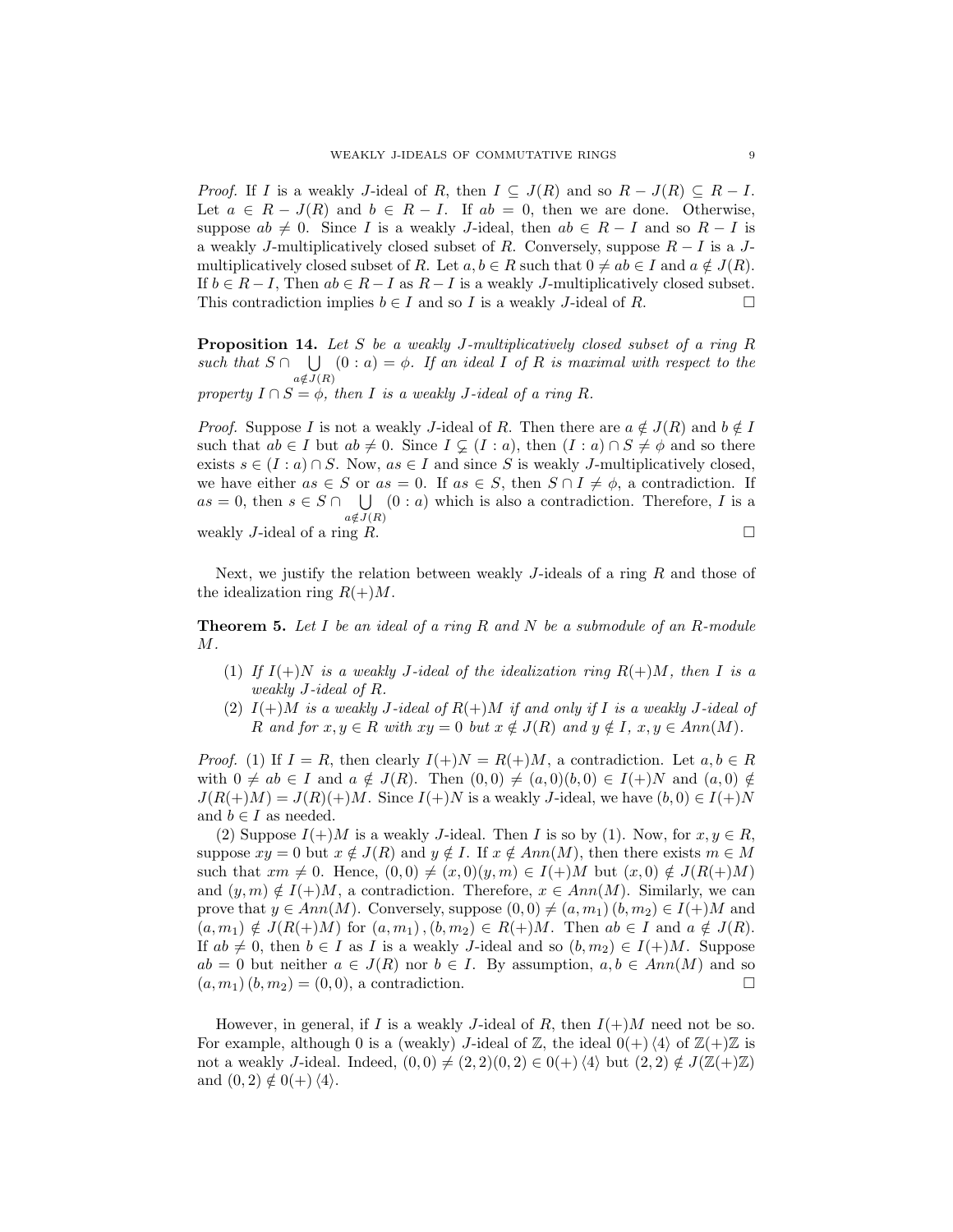#### 3. (Weakly) J-ideals of Amalgamated Rings Along an Ideal

Let R and S be two rings, J be an ideal of S and  $f: R \to S$  be a ring homomorphism. The set R  $\mathbb{N}^f$   $J = \{(r, f(r) + j) : r \in \mathbb{R}, j \in J\}$  is a subring of  $R \times S$  (with identity element  $(1_R, 1_S)$  ) called the amalgamation of R and S along J with respect to f. In particular, if  $Id_R : R \to R$  is the identity homomorphism on R, then  $R \Join J = R \Join^{Id_R} J = \{(r, r + j) : r \in R, j \in J\}$  is the amalgamated duplication of a ring along an ideal J. This construction has been first defined and studied by D'Anna and Fontana, [\[5\]](#page-13-3). Many properties of this ring have been investigated and analyzed over the last two decades, see for example [\[6\]](#page-13-4), [\[7\]](#page-13-5).

Let I be an ideal of R and K be an ideal of  $f(R) + J$ . Then I  $\bowtie^f J =$  $\{(i, f(i) + j) : i \in I, j \in J\}$  and  $\overline{K} = \{(a, f(a) + j) : a \in R, j \in J, f(a) + j \in K\}$ are ideals of  $R \bowtie^f J$ , [\[7\]](#page-13-5).

<span id="page-9-1"></span>**Lemma 3.** [\[7\]](#page-13-5) Let R, S, J and f be as above. The set of all maximal ideals of R  $\Join$ <sup>f</sup> *J* is  $Max(R \times f) = \{M \times f \cup M \in Max(R)\} \cup \{\overline{Q}^f : Q \in Max(S) \setminus V(J)\}$ where  $V(J)$  denotes the set of all prime ideals containing  $J$ .

In particular if  $J \subseteq J(S)$  (e.g. S is quasi-local or J is a weakly J-ideal), then we conclude from Lemma [3](#page-9-1) that  $J(R \Join^{f} J) = J(R) \Join^{f} J$ . The proof of the following proposition is straightforward by using Theorem [1.](#page-2-0)

Proposition 15. *Consider the amalgamation of rings* R *and* S *along the ideal* J *of* S with respect to a homomorphism f. If R is a quasi-local ring and  $J \subseteq J(S)$ , *then every ideal of*  $R \Join^f J$  *is a (weakly) J-ideal.* 

Next, we give a characterization of (weakly) J-ideals of the form I  $\Join^{f} J$  and  $\overline{K}^{f}$ of the amalgamation R  $\mathsf{M}^f$  J when  $J \subset J(S)$ .

<span id="page-9-0"></span>Theorem 6. *Consider the amalgamation of rings* R *and* S *along the ideals* J *of* S *with respect to a homomorphism* f*. Let* I *be an ideal of* R*. Then*

- (1) If  $I \Join Y$  *is a* J-ideal of  $R \Join Y$  *J, then*  $I$  *is a* J-ideal of  $R$ *. Moreover, the converse is true if*  $J \subseteq J(S)$ *.*
- (2) If  $I \Join Y$  *is a weakly J-ideal of*  $R \Join Y$  *J, then*  $I$  *is a weakly J-ideal of*  $R$  *and for*  $a, b \in R$  *with*  $ab = 0$ *, but*  $a \notin J(R)$ *,*  $b \notin I$ *, then*  $f(a)j + f(b)i + ij = 0$ *for every*  $i, j \in J$ *. Moreover, the converse is true if*  $J \subset J(S)$ *.*

*Proof.* (1) Suppose  $I \Join f J$  is a J-ideal of  $R \Join f J$ . Let  $a, b \in R$  such that  $ab \in I$ and  $a \notin J(R)$ . Then  $(a, f(a))(b, f(b)) \in I \bowtie^f J$  and  $(a, f(a)) \notin J(R \bowtie^f J)$  since otherwise  $a \in M$  for each  $M \in Max(R)$  by Lemma [3,](#page-9-1) a contradiction. It follows that  $(b, f(b)) \in I \bowtie^f J$  and so  $b \in I$  as needed.

Moreover, suppose  $J \subseteq J(S)$  and I is a a J-ideal of R. Let  $(a, f(a)+j_1)(b, f(b)+j_2)$  $j_2$ ) = (ab,  $f(ab) + f(a)j_2 + f(b)j_1 + j_1j_2$ )  $\in I \bowtie^f J$  for  $(a, f(a) + j_1), (b, f(b) + j_1) \in$  $R \Join^f J$ . If  $(a, f(a) + j_1) \notin J(R \Join^f J) = J(R) \Join^f J$ , then  $a \notin J(R)$ . Since  $ab \in I$ , we conclude that  $b \in I$  and so  $(b, f(b) + j_2) \in I \bowtie^f J$ . Thus,  $I \bowtie^f J$  is a J-ideal of  $R \Join^{f} J$ .

(2) Suppose I  $\bowtie^f J$  is a weakly J-ideal of R  $\bowtie^f J$  and let  $a, b \in R$  such that  $0 \neq ab \in I$  and  $a \notin J(R)$ . Then  $(0,0) \neq (a, f(a))(b, f(b)) \in I \bowtie^f J$  and  $(a, f(a)) \notin$  $J(R \Join f J)$  by Lemma [3.](#page-9-1) It follows that  $(b, f(b)) \in I \Join f J$  and so  $b \in I$ . For the second claim, suppose there exist  $i, j \in J$  such whenever  $a, b \in R$  with  $ab = 0$ , but  $a \notin J(R)$ ,  $b \notin I$ ,  $f(a)j + f(b)i + ij \neq 0$ . Then  $(0, 0) \neq (a, f(a) + i)(b, f(b) + j) =$  $(ab, f(ab) + f(a)j + f(b)i + ij) = (0, f(a)j + f(b)i + ij) \in I \bowtie^{f} J$ . This is a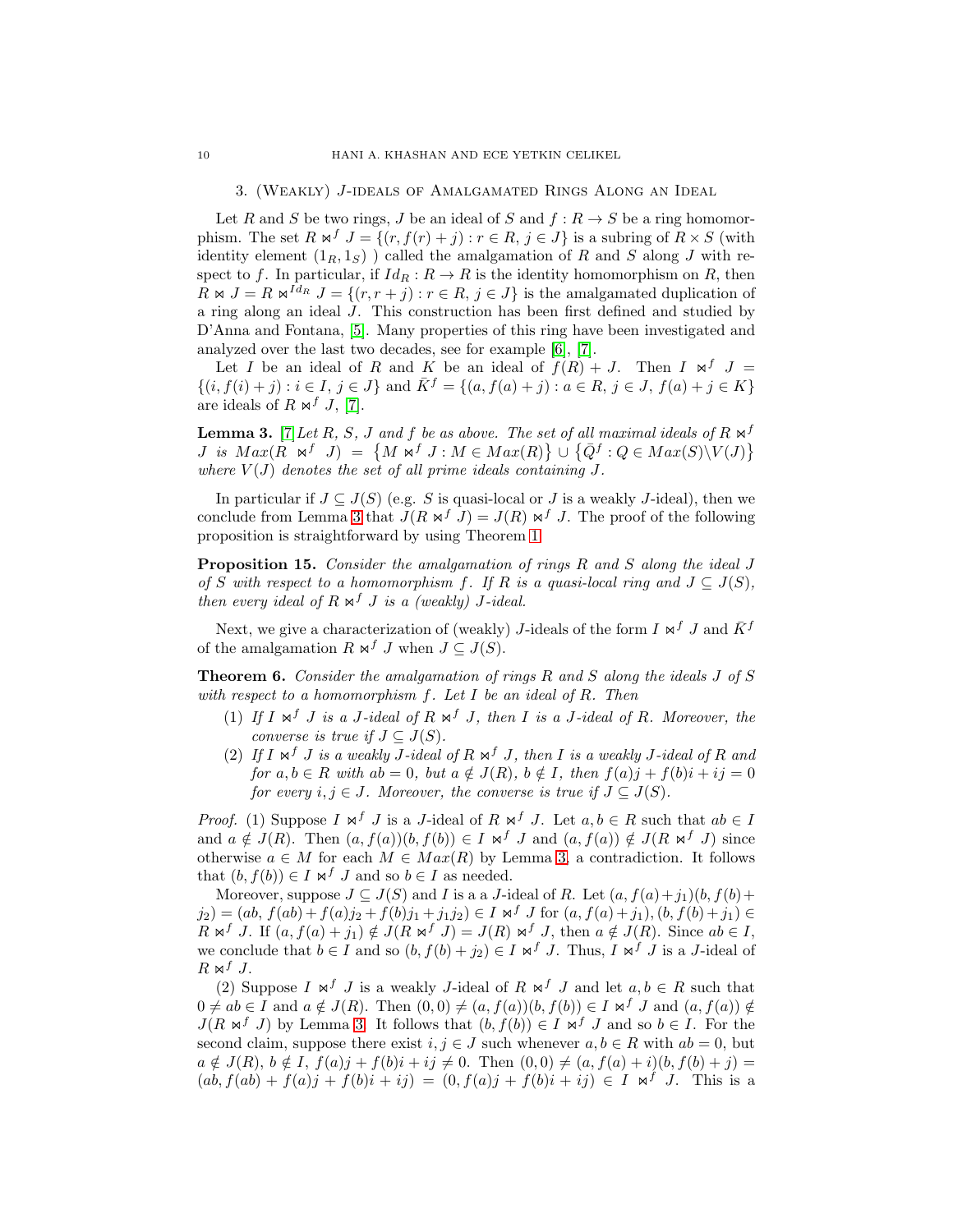contradiction since I  $\bowtie^f J$  is a weakly J-ideal,  $(a, f(a) + i) \notin J(R \bowtie^f J)$  and  $(b, f(b)+j) \notin I \bowtie^f J$ . Now, we prove the converse under the assumption  $J \subseteq J(S)$ . Let  $0 \neq (a, f(a) + j_1)(b, f(b) + j_2) = (ab, f(ab) + f(a)j_2 + f(b)j_1 + j_1j_2) \in I \bowtie^f J$ where  $(a, f(a) + j_1) \notin J(R \bowtie^f J) = J(R) \bowtie^f J$ . Then  $ab \in I$  and we have two cases:

**Case I:** If  $ab \neq 0$ , then as clearly  $a \notin J(R)$ , we have  $b \in I$ . Therefore,  $(b, f(b) +$  $j_2$ )  $\in I \bowtie^f J$  and  $I \bowtie^f J$  is a weakly J-ideal of  $R \bowtie^f J$ .

**Case II:** Suppose  $ab = 0$ . If  $a \notin J(R)$  and  $b \notin I$ , then by assumption,  $f(a)j +$  $f(b)i + ij = 0$  for every  $i, j \in J$ . This implies  $(a, f(a) + j_1)(b, f(b) + j_2) = (0, 0),$ a contradiction. Thus,  $a \in J(R)$  or  $b \in I$  and so  $(a, f(a) + j_1) \in J(R \bowtie^f J)$  or  $(b, f(b) + j_1) \in I \bowtie^f J$  as required  $(b, f(b) + j_2) \in I \Join f J$  as required.

<span id="page-10-1"></span>Corollary 6. *Consider the amalgamation of rings* R *and* S *along the ideal* J ⊆  $J(S)$  *of* S with respect to a homomorphism f. The J-ideals of R  $\Join$  <sup>f</sup> J containing  $\{0\} \times J$  *are of the form*  $I \Join^{f} J$  *where*  $I$  *is a*  $J$ *-ideal of*  $R$ .

*Proof.* First, we note that  $I \Join f J$  is a J-ideal of  $R \Join f J$  for any J-ideal I of R by Theorem [6.](#page-9-0) Let K be a J-ideal of R  $\Join^{f} J$  containing  $\{0\} \times J$ . Consider the surjective homomorphism  $\varphi : R \bowtie^f J \to R$  defined by  $\varphi(a, f(a) + j) = a$  for all  $(a, f(a) + j) \in R \bowtie^f J$ . Since  $Ker(\varphi) = \{0\} \times J \subseteq K$ , then  $I := \varphi(K)$  is a J-ideal of R by [\[8,](#page-13-1) Proposition 2.23 (1)]. Since  $\{0\} \times J \subseteq K$ , we conclude that K is of the form  $I \Join J$ form  $\overline{I} \Join^{f} J$ .

As a particular case of Theorem [6,](#page-9-0) we have the following immediate corollary.

<span id="page-10-2"></span>Corollary 7. *Let* R *be a ring and* I*,* J *be be proper ideals of* R*. Then*

- (1) If  $I \Join J$  *is a* J-ideal of  $R \Join J$ , then  $I$  *is a* J-ideal of  $R$ *. Moreover, the converse is true if*  $J \subseteq J(R)$ *.*
- (2) If  $I \Join J$  *is a weakly* J-ideal of  $R \Join J$ , then  $I$  *is a weakly* J-ideal of  $R$  and *for*  $a, b \in R$  *with*  $ab = 0$ *, but*  $a \notin J(R)$ *,*  $b \notin I$ *, then*  $aj + bi + ij = 0$  *for every*  $i, j \in J$ *. Moreover, the converse is true if*  $J \subseteq J(R)$ *.*

<span id="page-10-0"></span>Theorem 7. *Consider the amalgamation of rings* R *and* S *along the maximal ideal* J *of* S *with respect to an epimorphism* f*. Let* K *be an ideal of* S*.*

- (1) If  $\bar{K}^f$  is a J-ideal of  $R \Join^f J$ , then  $K$  is a a J-ideal of S. The converse is *true if*  $f(J(R)) = J(S) + J$  *and*  $Ker(f) \subseteq J(R)$ *.*
- (2) If  $\overline{K}^f$  is a weakly *J*-ideal of  $R \Join^f J$ , then  $K$  is a weakly *J*-ideal of S *and when*  $f(a) + j \notin J(S), f(b) + k \notin K$  *with*  $a, b \in R, j, k \in J$  *and*  $(f(a) + j)(f(b) + k) = 0$ , then  $ab = 0$ . The converse is true if  $f(J(R)) =$  $J(S) + J$  *and*  $Ker(f) \subseteq J(R)$ *.*

*Proof.* (1) Suppose  $\bar{K}^f$  is a J-ideal of R  $\Join^f J$ . Let  $x, y \in S$ , say,  $x = f(a)$  and  $y =$  $f(b)$  for  $a, b \in R$ . Suppose  $xy \in K$  and  $x \notin J(S)$ . Then  $(a, f(a)), (b, f(b)) \in R \bowtie^f J$ such that  $(a, f(a))(b, f(b)) = (ab, (f(a))(f(b))) \in \overline{K}^f$ . If  $(a, f(a)) \in J(R \bowtie^f J)$ , then  $(a, f(a)) \in \overline{Q}^f$  for all  $Q \in Max(S) \setminus V(J)$ . Moreover, since J is maximal in S, then  $f^{-1}(J)$  is maximal in R and so  $(a, f(a)) \in f^{-1}(J) \bowtie^f J$ . Thus,  $f(a) \in$  $J = V(J)$  and so  $f(a) \in Q$  for all  $Q \in Max(S)$ , a contradiction. Therefore,  $(a, f(a)) \notin J(R \Join^{f} J)$  and so  $(b, f(b)) \in \overline{K}^{f}$  as  $\overline{K}^{f}$  is a J-ideal of  $R \Join^{f} J$ . Hence,  $y = f(b) \in K$  and we are done.

Now, suppose  $f(J(R)) = J(S) + J$ ,  $Ker(f) \subseteq J(R)$  and K is a J-ideal of S. Let  $(a, f(a) + j), (b, f(b) + k) \in R \bowtie^{f} J$  such that  $(a, f(a) + j)(b, f(b) + k) =$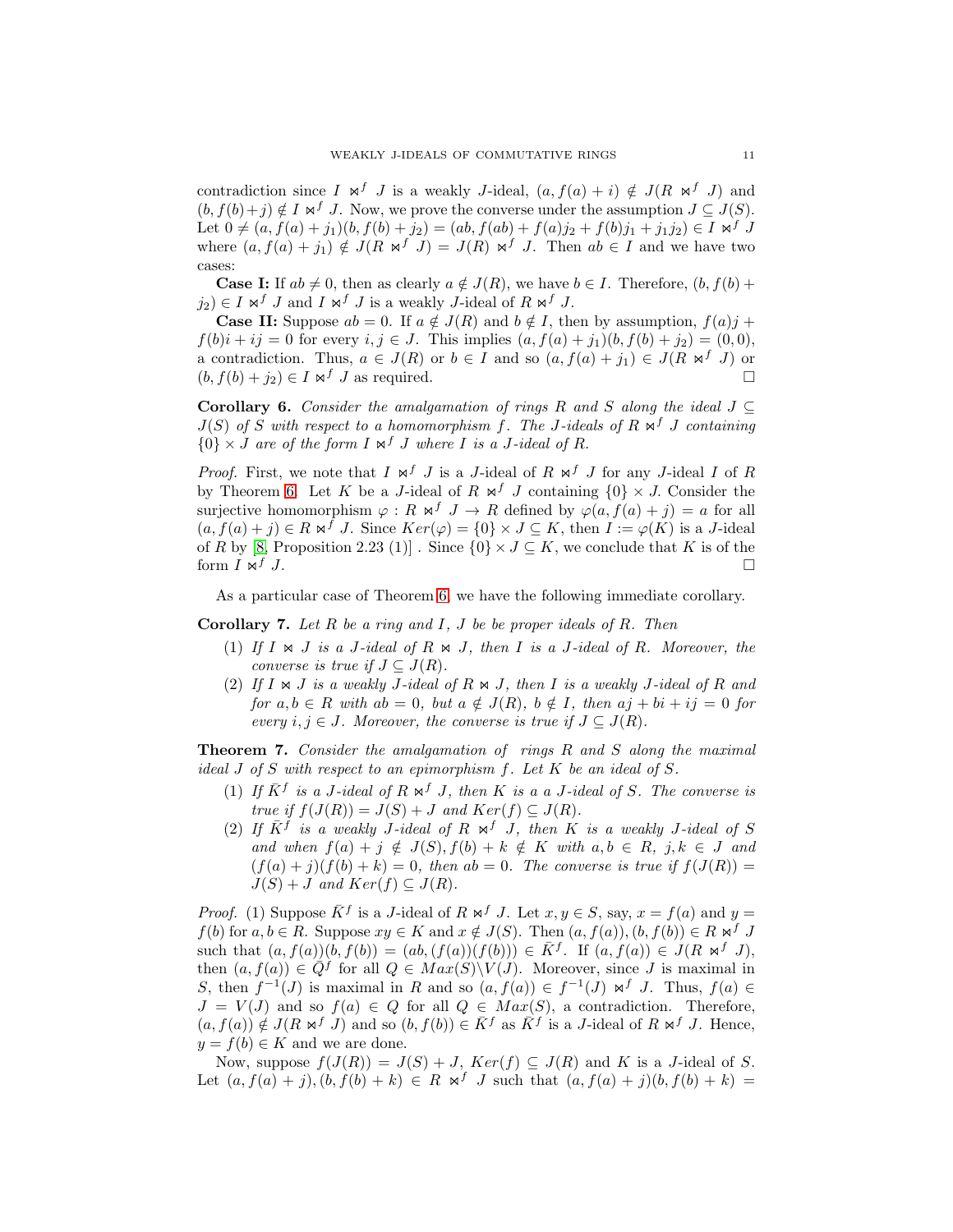$(ab, (f(a) + j)(f(b) + k)) \in \overline{K}^f$  and  $(a, f(a) + j) \notin J(R \bowtie^f J)$ . We claim that  $f(a)+j \notin J(S)$ . Suppose not. Then  $f(a) \in J(S)+J=f(J(R))$  and so  $a \in J(R)$  as  $Ker(f) \subseteq J(R)$ . Thus,  $(a, f(a)+j) \in \{M \bowtie^{f} J : M \in Max(R)\}$ . Moreover,  $f(a)+j$  $j \in Q$  for all  $Q \in Max(S)$  implies that  $(a, f(a) + j) \in \{ \overline{Q}^f : Q \in Max(S) \setminus V(J) \}.$ It follows by Lemma [3](#page-9-1) that  $(a, f(a) + j) \in J(R \bowtie^{f} J)$ , a contradiction. Since  $(f(a) + j)(f(b) + k) \in K$  and K is a J-ideal of S, then  $f(b) + k \in K$ . Hence,  $(b, f(b) + k) \in \overline{K}$ <sup>f</sup> and the result follows.

(2) Suppose  $\bar{K}^f$  is a weakly J-ideal of  $R \bowtie^f J$ . Let  $x = f(a), y = f(b) \in S$  for  $a, b \in R$  such that  $0 \neq xy \in K$  and  $x \notin J(S)$ . Then  $(0, 0) \neq (a, f(a))(b, f(b)) =$  $(ab, f(ab))$  and similar to the proof of (1), we have  $(a, f(a)) \notin J(R \Join^{f} J)$ . By assumption, we have  $(b, f(b)) \in \overline{K}$ <sup>f</sup> and so  $y = f(b) \in K$ . Moreover, let  $a, b \in R$ and  $j, k \in J$  such that  $f(a) + j \notin J(S)$ ,  $f(b) + k \notin K$  and  $(f(a) + j)(f(b) + k) = 0$ . Suppose  $ab \neq 0$ . Then  $(0, 0) \neq (a, f(a) + j)(b, f(b) + k) = (ab, 0) \in \overline{K}^f$ . Similar to the proof of (1), we conclude that  $(a, f(a) + j) \notin J(R \bowtie f J)$  and  $(b, f(b) + k) \notin \overline{K}^f$ which contradict the assumption that  $\overline{K}^f$  is a weakly J-ideal of  $R \Join^f J$ . Thus,  $ab = 0$  as needed.

Now, we assume  $f(J(R)) = J(S) + J$ ,  $Ker(f) \subseteq J(R)$  and K a weakly Jideal of S. Let  $(a, f(a) + j), (b, f(b) + k) \in R \bowtie^f J$  such that  $(0, 0) \neq (a, f(a) + j)$  $j)(b, f(b) + k) = (ab, (f(a) + j)(f(b) + k)) \in \overline{K}^f$  and  $(a, f(a) + j) \notin J(R \bowtie^f J)$ . Then  $f(a) + j \notin J(S)$  as in the proof of (1) and  $(f(a) + j)(f(b) + k) \in K$ . We have two cases:

**Case I:**  $(f(a)+j)(f(b)+k) \neq 0$ . In this case we conclude directly that  $(f(b)+k) \in$ K. Thus,  $(b, f(b) + k) \in \overline{K}^f$  and  $\overline{K}^f$  is a weakly J-ideal of  $R \bowtie^f J$ .

**Case II:**  $(f(a)+j)(f(b)+k) = 0$ . If  $f(a)+j \notin J(S)$  and  $f(b)+k \notin K$ , then by assumption we should have  $ab = 0$ . It follows that  $(a, f(a) + j)(b, f(b) + k) = (0, 0)$ , a contradiction. Therefore, again  $\bar{K}^f$  is a weakly *J*-ideal of  $R \bowtie^f J$ .

<span id="page-11-0"></span>Corollary 8. *Let* R *be a ring,* K *a proper ideal of* R *and* J *a maximal ideal of* R*. Then*

- (1) *If*  $K = \{(a, a + j) : a \in R, j \in J, a + j \in K\}$  *is a J-ideal of*  $R \bowtie J$ *, then* K is a J-ideal of R. Moreover, the converse is true if  $J \subseteq J(R)$ .
- (2) If  $\overline{K}$  *is a weakly* J-ideal of  $R \Join J$ , then I *is a weakly* J-ideal of  $R$  and when  $a + j \notin J(R)$ ,  $b + k \notin K$  *with*  $a, b \in R$ ,  $j, k \in J$  *and*  $ab + ak + bj + jk = 0$ , *then*  $ab = 0$ *. Moreover, the converse is true if*  $J \subseteq J(R)$ *.*

In the following example, we prove that the condition  $J \subseteq J(S)$  can not be discarded in the proof of the converses of (1) and (2) in Theorem [6.](#page-9-0)

<span id="page-11-1"></span>**Example 2.** Let  $R = \mathbb{Z}(+) \mathbb{Z}_4$ ,  $I = 0(+) \mathbb{Z}_4$  and  $J = \langle 2 \rangle (+) \mathbb{Z}_4 \nsubseteq J(R)$ *. Then* I *is a weakly* J*-ideal of* R *by Theorem [6](#page-9-0) (2). Moreover, one can easily see that there are no*  $(r_1, m_1), (r_2, m_2) \in R$  *with*  $(r_1, m_1)(r_2, m_2) = (0, \overline{0}),$  *but*  $(r_1, m_1) \notin J(R)$ *,*  $(r_2, m_2) \notin I$ *. Now,*  $((0, \overline{1}), (2, \overline{1})),((1, \overline{0}), (1, \overline{0}) \in R \bowtie J$  *with*  $((0, \overline{1}), (2, \overline{1}))((1, \overline{0}), (1, \overline{0})) =$  $((0,\overline{1}),(2,\overline{1})) \in I \bowtie J \setminus ((0,\overline{0}),(0,\overline{0}))$ *. Moreover*,  $((0,\overline{1}),(2,\overline{1})) \notin J(R \bowtie J)$  *since for example,*  $((0, \bar{1}), (2, \bar{1}) \notin Q$  where  $Q = \langle 3 \rangle + \mathbb{Z}_4 \in Max(S) \backslash V(J)$ *. Since also clearly*  $((1, 0), (1, 0)) \notin I \Join J$ *, then*  $I \Join J$  *is not a (weakly) J*-ideal of  $R \Join J$ *.* 

Similarly, we justify in the following example that if  $J \nsubseteq J(R)$ , then the converses of (1) and (2) of Corollary [8](#page-11-0) are not true in general.

<span id="page-11-2"></span>**Example 3.**  $R = \mathbb{Z}(+) \mathbb{Z}_4$ ,  $K = 0(+) \mathbb{Z}_4$  and  $J = \langle 2 \rangle + \mathbb{Z}_4 \nsubseteq J(R)$ *. Then* K is *a* (weakly) *J*-ideal of R. Moreover, if for  $a, b \in R$ ,  $j, k \in J$ ,  $(a + j, m_1) \notin J(R)$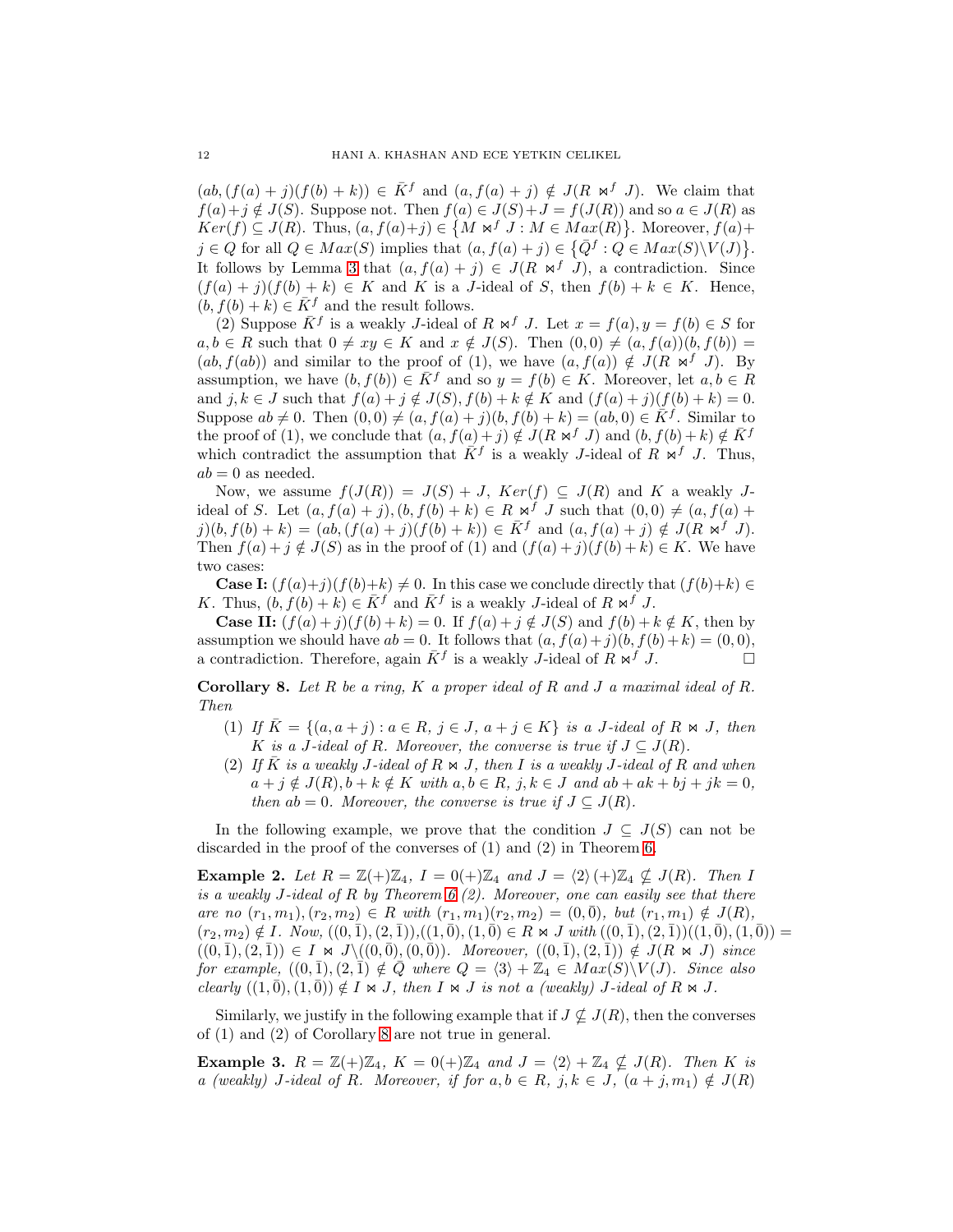*and*  $(b + k, m_2) \notin K$ *, then clearly*  $ab + ak + bj + jk \neq 0$ *. Take*  $((2, 0), (0, 1)) =$  $((2,\overline{0}), (2,\overline{0}) + (-2,\overline{1})),((0,\overline{0}), (1,\overline{0})) \in R \bowtie J$ . Then  $((2,\overline{0}), (0,\overline{1}))((0,\overline{0}), (1,\overline{0}) =$  $((0,\overline{0}),(0,\overline{1})) \in \overline{K} \setminus ((0,\overline{0}),(0,\overline{0}))$  *since*  $(0,\overline{1}) \in K$ *. But, clearly,*  $((2,\overline{0}),(0,\overline{1})) \notin$  $J(R \Join J)$  and  $((0, \bar{0}), (1, \bar{0}) \notin \bar{K}$ . Hence,  $\bar{K}$  is not a (weakly) *J*-ideal of  $R \Join J$ .

Even if  $Ker(f) \subseteq J(R)$ , the converse of (1) of Theorem [7](#page-10-0) need not be true if  $f(J(R)) \neq J(S) + J.$ 

<span id="page-12-5"></span>**Example 4.** Let  $R = \mathbb{Z}(+) \mathbb{Z}_4$ ,  $S = \mathbb{Z}$  and  $J = \langle 2 \rangle$  the ideal of S. Consider *the homomorphism*  $f: R \to S$  *defined by*  $f((r, m)) = r$ *. Note that*  $J(S) = \langle 0 \rangle$ *,*  $Ker(f) = 0(+) \mathbb{Z}_4 = J(R)$  and  $J(S) + J = J \neq f(J(R))$ *. Now,*  $K = \langle 0 \rangle$  *is a*  $(weaky)$  *J*-ideal of *S*. Moreover, for  $(r_1, m_1), (r_2, m_2) \in R$ ,  $j, k \in J$  whenever  $f(r_1, m_1) + j \notin J(S), f(r_2, m_2) + k \notin K$ , then  $(f(r_1, m_1) + j)(f(r_2, m_2) + k) \neq 0$ . *Take*  $((-2,0),0), ((1,0),1) \in R \Join f J$ *. Then*  $((-2,0),0)((1,0),1) = ((-2,0),0) \in$  $\overline{K}$ <sup>f</sup> but  $((-2,0),0) \notin J(R \Join f J)$  and  $((1,0),1) \notin \overline{K}$ <sup>f</sup>. Therefore,  $\overline{K}$ <sup>f</sup> is not a *(weakly) J*-ideal of  $R \Join f J$ .

We have proved in section 2 that if  $I_1$  and  $I_2$  are weakly J-ideals of a ring  $R$ , then so is  $I + J$ . However, in the next example, we clarify that the product  $I_1I_2$ need not be a weakly J-ideal.

<span id="page-12-1"></span>**Example 5.** Let  $R = \mathbb{Z}(+) \mathbb{Z}_4$  and  $I = J = 0(+) \mathbb{Z}_4$ . Now, I is a weakly  $J$ -ideal of R by Theorem [6](#page-9-0) (2) and clearly there are no  $(r_1, m_1), (r_2, m_2) \in R$ *with*  $(r_1, m_1)(r_2, m_2) = (0, \bar{0})$ *, but*  $(r_1, m_1) \notin J(R)$ *,*  $(r_2, m_2) \notin I$ *. Since also*  $J = J(R)$ , then  $I \Join J$  *is a weakly J-ideal of*  $R \Join J$  *by Corollary [7.](#page-10-2) On the other hand,*  $(I \Join J)^2 = I^2 \Join J = \langle (0, \bar{0}) \rangle \Join J$  *is not a weakly J-ideal. Indeed,*  $((2,\overline{1}),(2,\overline{0})),((0,\overline{2}),(0,\overline{1})\in R \bowtie J$  *with*  $((2,\overline{1}),(2,\overline{0}))((0,\overline{2}),(0,\overline{1})) = ((0,\overline{0}),(0,\overline{2})) \in$  $I \Join J \setminus ((0, \bar{0}), (0, \bar{0}))$  *but clearly*  $((2, \bar{1}), (2, \bar{0})) \notin J(R \Join J)$  *and*  $((0, \bar{2}), (0, \bar{1}) \notin I^2 \Join I^2)$ J*.*

Let R, S, J, f and I be as in Theorem [6](#page-9-0) and let T be an ideal of  $f(R) + J$ . As a general case of I  $\mathsf{M}^f$  J, one can verify that if  $f(I)J \subseteq T \subseteq J$ , then I  $\mathsf{M}^f$  T :=  $\{(i, f(i) + t) : i \in I, t \in T\}$  is an ideal of  $R \bowtie^{f} J$ . The proof of the following result is similar to that of (1) of Theorem [6](#page-9-0) and left to the reader.

<span id="page-12-7"></span>**Proposition 16.** *Let*  $R$ *,*  $S$ *<i>,*  $J$ *,*  $f$ *, I and*  $T$  *as above. If*  $I \Join^f T$  *is a weakly*  $J$ -ideal *of*  $R \Join^f J$ , then *I is a weakly J-ideal of*  $R$ *.* 

The following example shows that the converse of Proposition [16](#page-12-7) is not true in general.

<span id="page-12-6"></span>**Example 6.** Let R, S, J and I be as in Example [2](#page-11-1) and let  $T = \langle 4 \rangle (+)\mathbb{Z}_4$ . *Then*  $IJ \subseteq T \subseteq J$  *and*  $I \Join T$  *is not a weakly J-ideal of*  $R \Join J$ *. Indeed,*  $((0, 1), (4, 1))((1, 0), (1, 0) = ((0, 1), (4, 1)) \in I \bowtie T \setminus ((0, 0), (0, 0))$  *but clearly*  $((0, 1), (4, 1)) \notin$  $J(R \Join J)$  and  $((1, 0), (1, 0)) \notin I \Join T$ .

### **REFERENCES**

- <span id="page-12-3"></span>[1] D. D. Anderson and M. Axtell, When are associates unit multiples, Rocky Mountain Journal of mathematics 34(3) (2004), 811-828.
- <span id="page-12-4"></span>[2] D. D. Anderson, M. Winders, Idealization of a Module, Journal of Commutative Algebra, 1 (1) (2009), 3-56.
- <span id="page-12-2"></span><span id="page-12-0"></span>[3] D. D. Anderson, E. Smith, Weakly prime ideals. Houston J. Math, 29 (4) (2003), 831-840.
- [4] A. Bouvier, Anneaux pr´esimplifiables et anneaux atomiques, C.R. Acad. Sci. Paris S´er. A-B 272 (1971), 992-994.